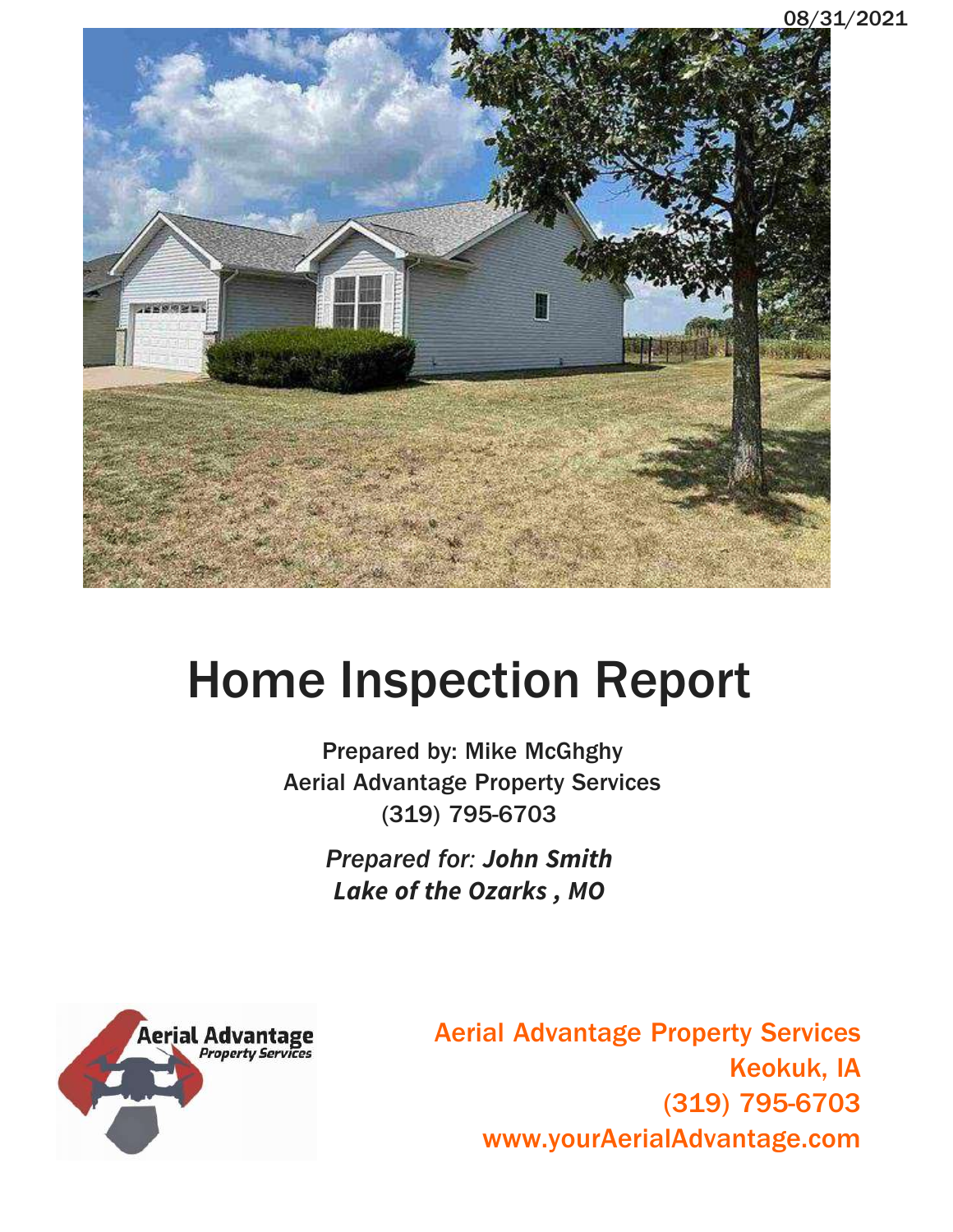

**1 of 28 08/31/2021 04:57 PM** 

### Marginal Summary

This summary is not the entire report. The complete report may include additional information of concern to the client. It is recommended that the client read the complete report.

#### Lots and Grounds

1. Walks: Concrete, Paver - Paper leading to back deck stairs cracked, this is typical no reason to be alarmed FYI. Also no trip hazard noted.



Exterior

2. Exterior Exterior Surface Type: Vinyl siding - Siding cut short top row rear of the house. Gap in the siding exposing vapor barrier. Recommend replacing the section of vinyl siding as soon as practical.



3. Window Screens: Vinyl mesh - Screen is torn and will need repair. Rear of the house above basement window well.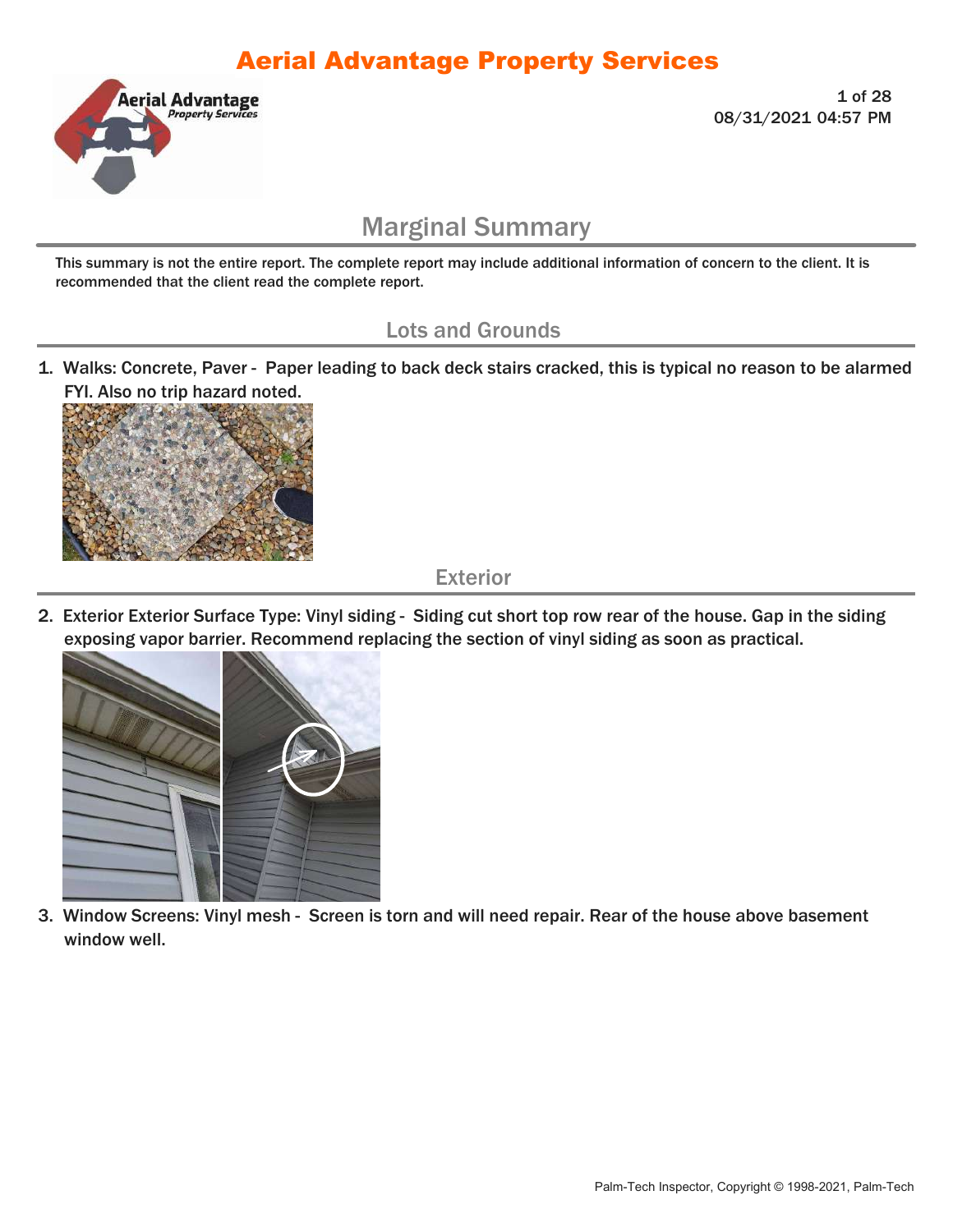

**2 of 28 08/31/2021 04:57 PM** 

### Exterior (Continued)



**Basement** 

4. Sub Basement Windows: Vinyl slider - Window seal broken or damaged, North and Northwest basement windows. Condensation inside panes. Recommend replacement of the effected panes, As soon as practical.



Bathroom

5. 1st floor main Bathroom Sink/Basin: One piece sink/counter top - Previous repairs done on sink seems to be serviceable think about replacing some time. If not only for cosmetic reasons.

Not leaking at this time although it is cracked underneath as well I recommend replacement as soon as practical.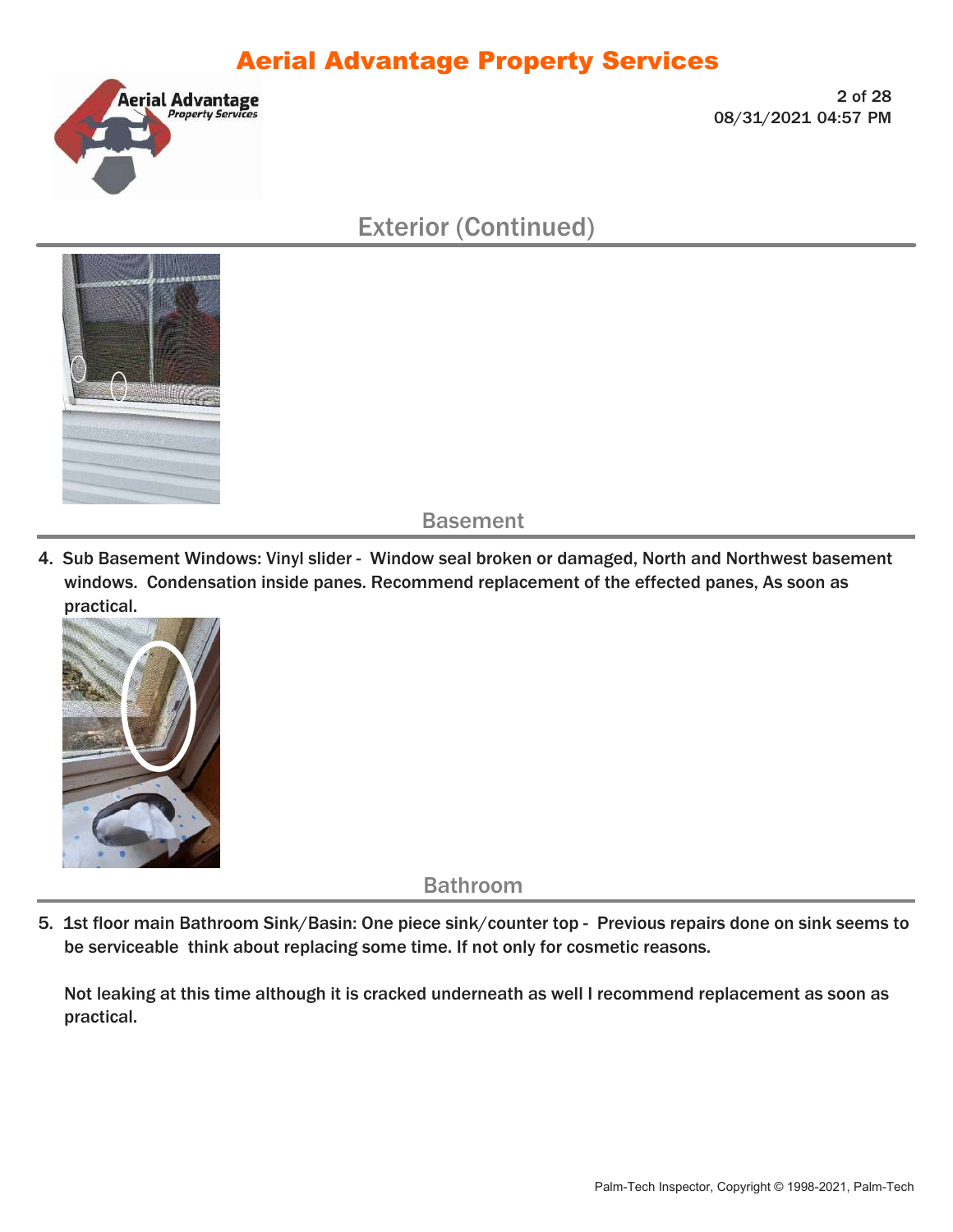

**3 of 28 08/31/2021 04:57 PM** 

Bathroom (Continued)



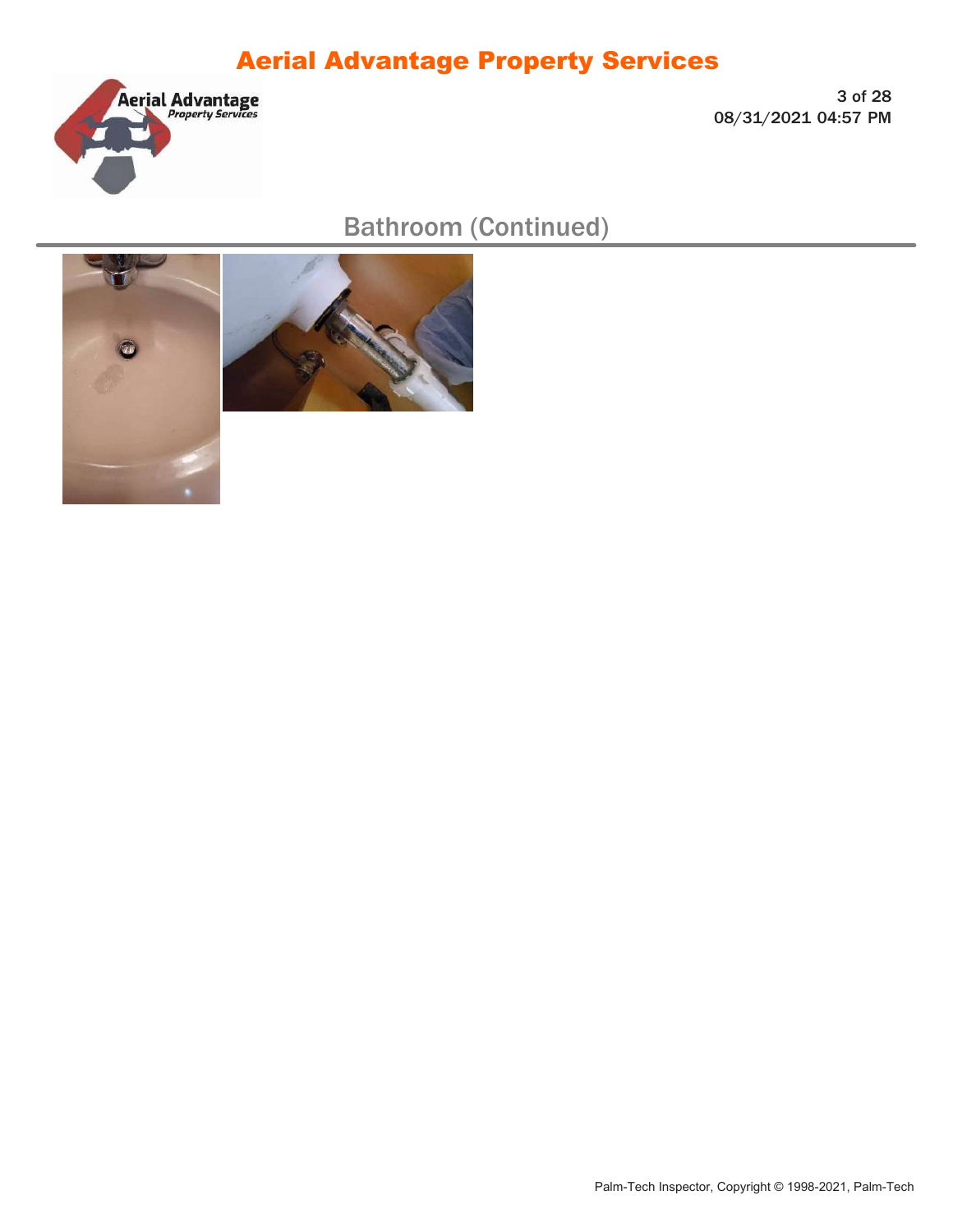

**4 of 28 08/31/2021 04:57 PM** 

#### Defective Summary

This summary is not the entire report. The complete report may include additional information of concern to the client. It is recommended that the client read the complete report.

Exterior

1. Exterior Electric Outlets: 110 VAC - Non-GFCI outlet, real house beside patio door I recommend replacing with GFCI outlets.

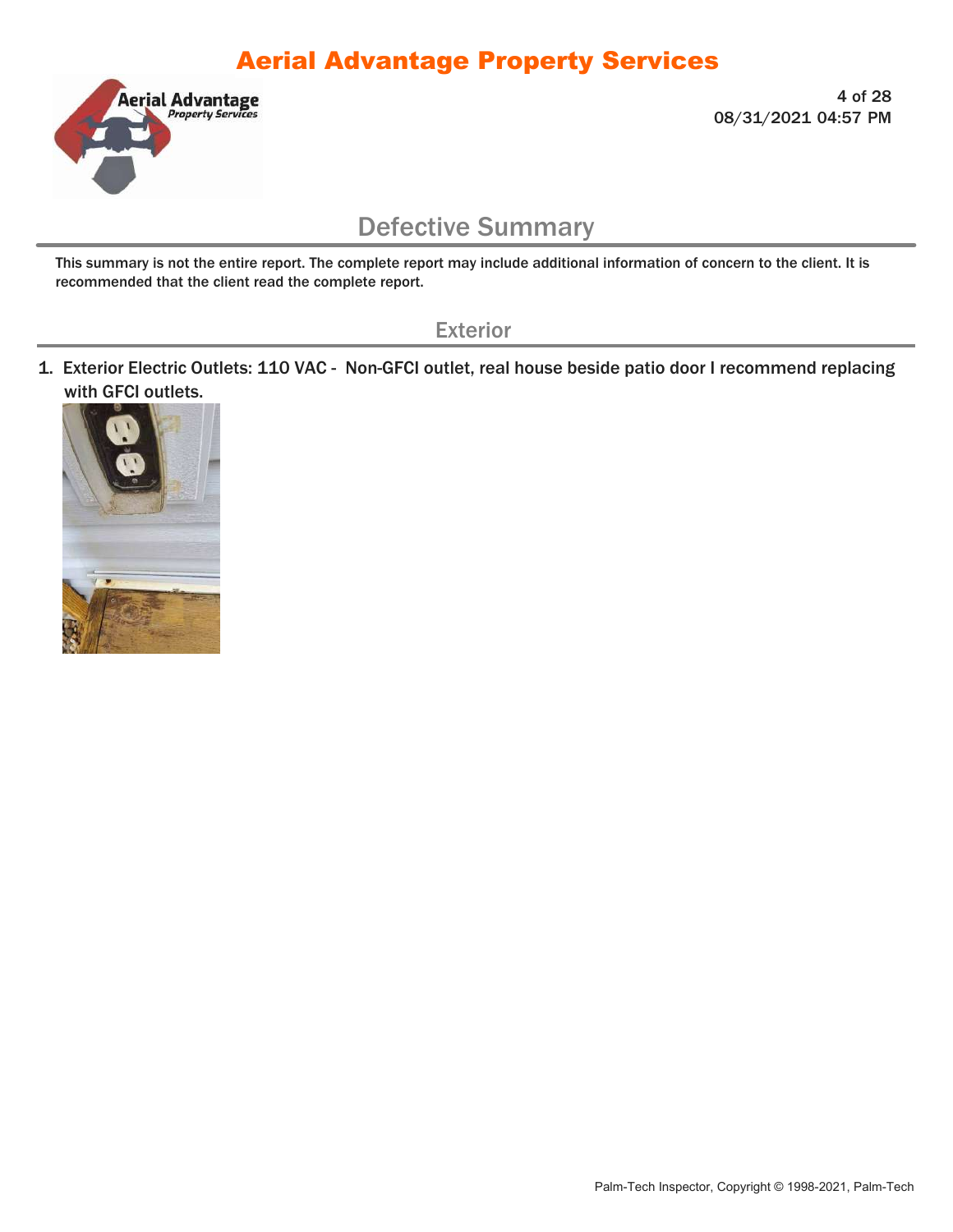

**5 of 28 08/31/2021 04:57 PM** 

#### Table of Contents

| <b>Definitions</b>         | 6              |
|----------------------------|----------------|
| <b>General Information</b> | $6\phantom{1}$ |
| <b>Lots and Grounds</b>    | $\overline{7}$ |
| <b>Exterior</b>            | 9              |
| Roof                       | 11             |
| Garage/Carport             | 13             |
| <b>Electrical</b>          | 13             |
| <b>Structure</b>           | 15             |
| <b>Attic</b>               | 15             |
| <b>Basement</b>            | 16             |
| <b>Air Conditioning</b>    | 17             |
| Fireplace/Wood Stove       | 19             |
| <b>Heating System</b>      | 21             |
| Plumbing                   | 22             |
| <b>Bathroom</b>            | 23             |
| Kitchen                    | 25             |
| <b>Bedroom</b>             | 26             |
| <b>Living Space</b>        | 27             |
| Laundry Room/Area          | 28             |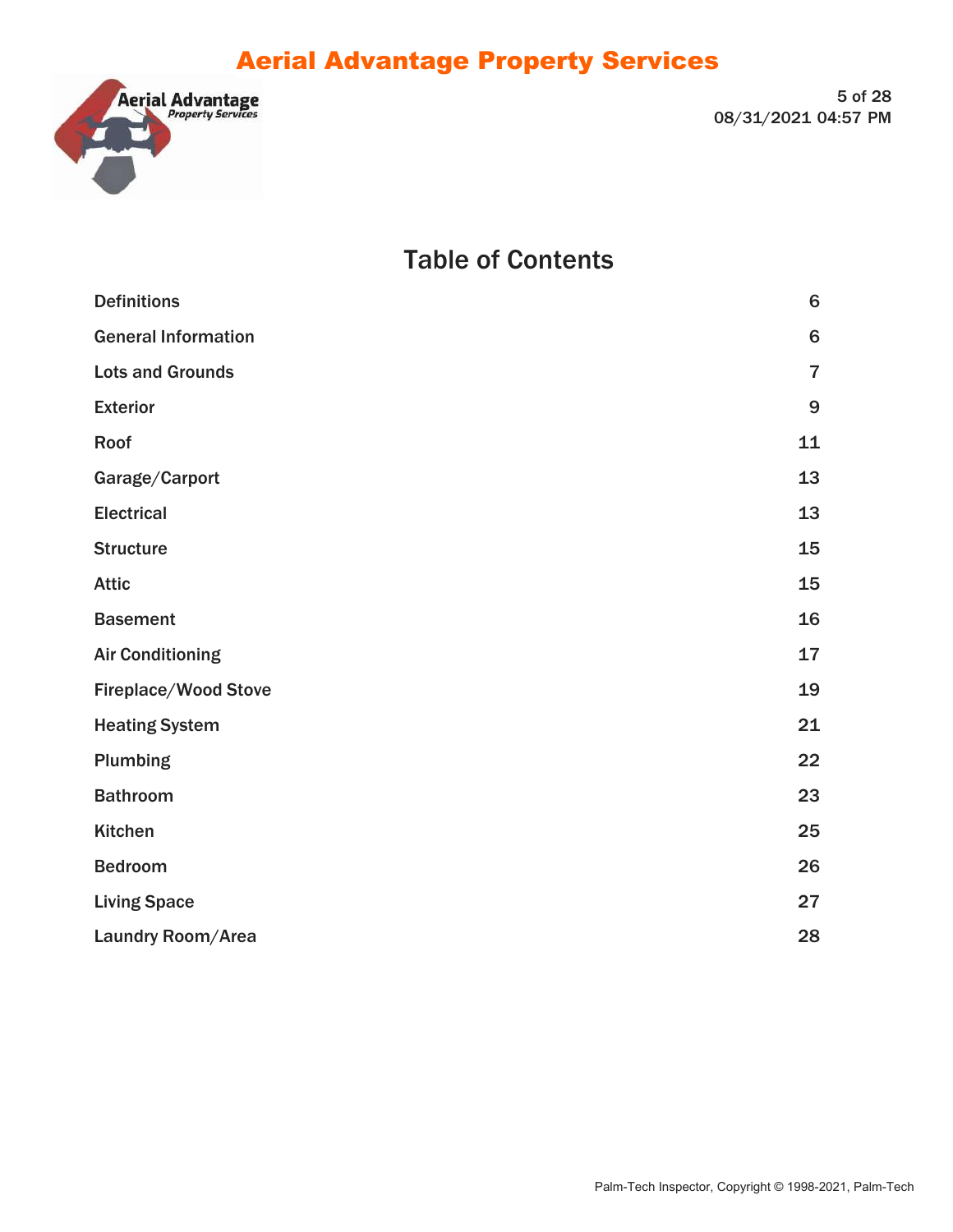

**6 of 28 08/31/2021 04:57 PM** 

#### **Definitions**

NOTE: All definitions listed below refer to the property or item listed as inspected on this report at the time of inspection Acceptable Functional with no obvious signs of defect.

Not Present Item not present or not found.

Not Inspected Item was unable to be inspected for safety reasons or due to lack of power, inaccessible, or disconnected at time of inspection.

Marginal Item is not fully functional and requires repair or servicing.

Defective Item needs immediate repair or replacement. It is unable to perform its intended function.

### General Information

#### Property Information

Property Address: 1495 Blacktail Ln City: North Liberty State: IA Zip: 52317

Client Information

Client Name: Roger Ammon Client Address: 1495 Blacktail Ln City: North Liberty State: IA Zip: 52317 Phone: (319)325-5762 Email: roger.ammon@gmail.com

Referrer Name: Sanja Hunt Phone: (319)471-1020 Email: sanjahunt@kw.com

Inspection Company

Inspector Name Michael McGhghy Company Name Aerial Advantage Property Services Address: 754 Eicher St. City: Keokuk, State: IA Zip: 52632 Phone: 319-795-6703 Email: mike@youraerialadvantage.com Web: www.youraerialadvantage.com Amount Due: 300 Amount Received: 300

#### **Conditions**

Others Present: Buyer's Agent, Buyer Property Occupied: Vacant Year built: 2004 Entrance Faces: South Inspection Date: 2021-08-26 Start Time: 11:00 AM End Time: 02:00 PM Temperature: 80s Weather: Partly cloudy Soil Conditions: Damp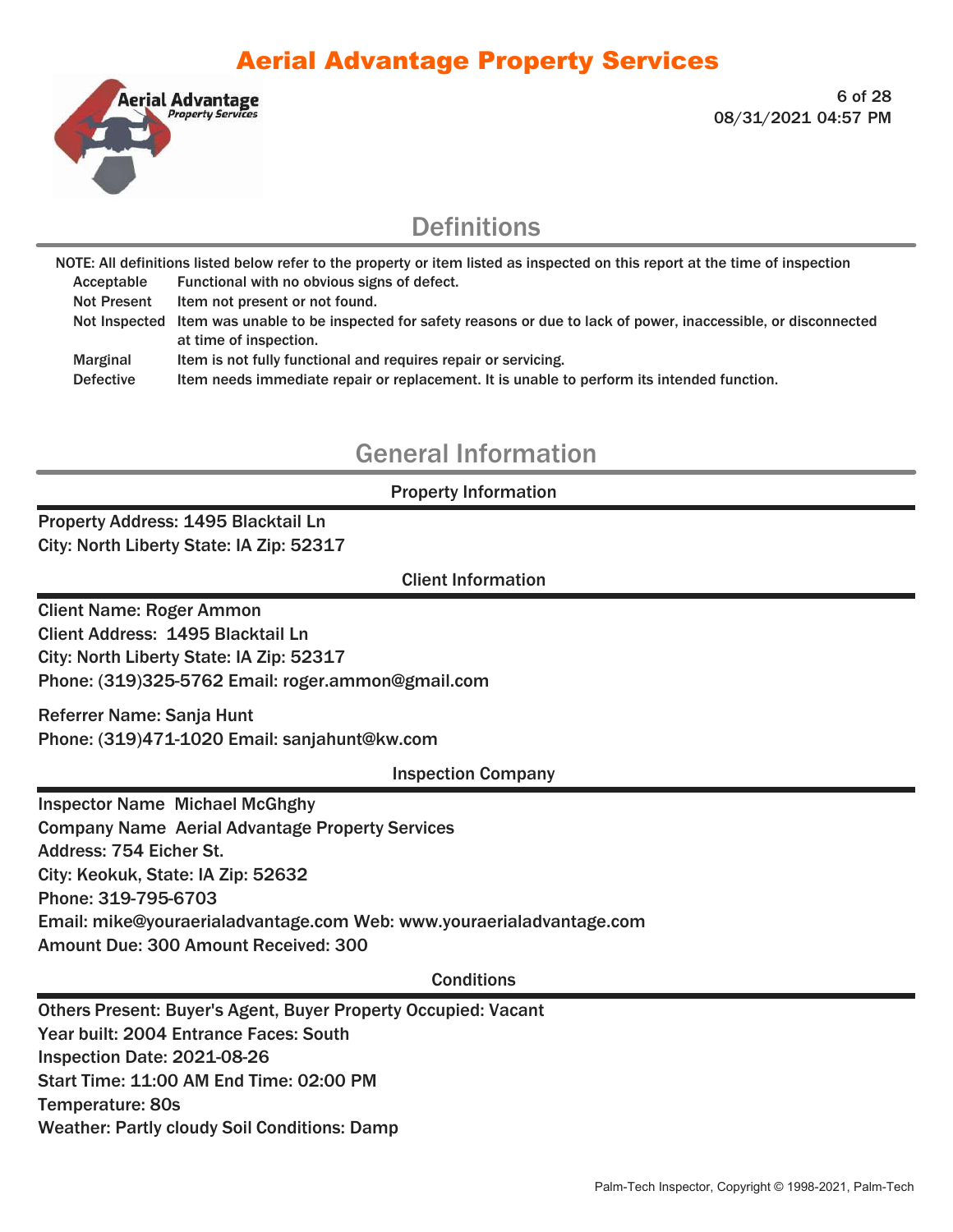

**7 of 28 08/31/2021 04:57 PM** 

### General Information (Continued)

Space Below Grade: Basement Building Type: Single family Garage: Attached Water Source: City How Verified: Visual Inspection Sewage Disposal: City How Verified: Visual Inspection Additions/Modifications: N/A Permits Obtained: N/A How Verified: NA

#### Lots and Grounds

#### 1. Acceptable Driveway: Concrete

2. Marginal Walks: Concrete, Paver - Paper leading to back deck stairs cracked, this is typical no



- 3. Acceptable Steps/Stoops: Concrete
- 4. Acceptable Porch: Concrete
- 5. Acceptable Deck: Treated wood
- 6. Acceptable Grading: Moderate slope
- 7. Acceptable Swale: Adequate slope and depth for drainage
- 8. Acceptable Vegetation: Trees, Shrubs.
- 9. Acceptable Window Wells: Drain present Suitable clean and drain present.

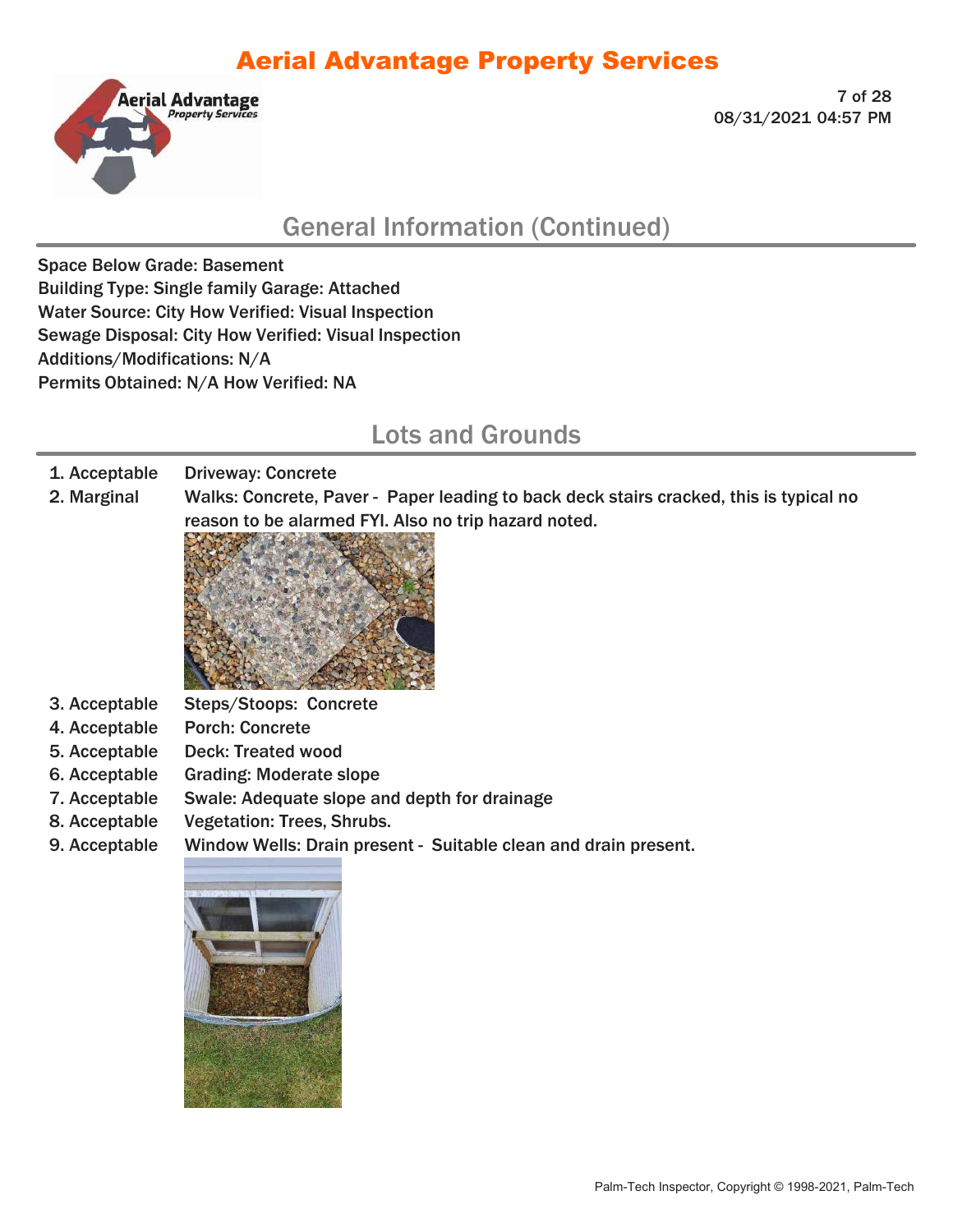

**8 of 28 08/31/2021 04:57 PM** 

#### Lots and Grounds (Continued)

#### 10. Acceptable Exterior Surface Drain: Surface drain, Covered drain - Both surface drains next to the front of home look like they've been hit with the mower. Recommend replacing as could allow debris into the drain causing Clog.





11. Acceptable Fences: Chain link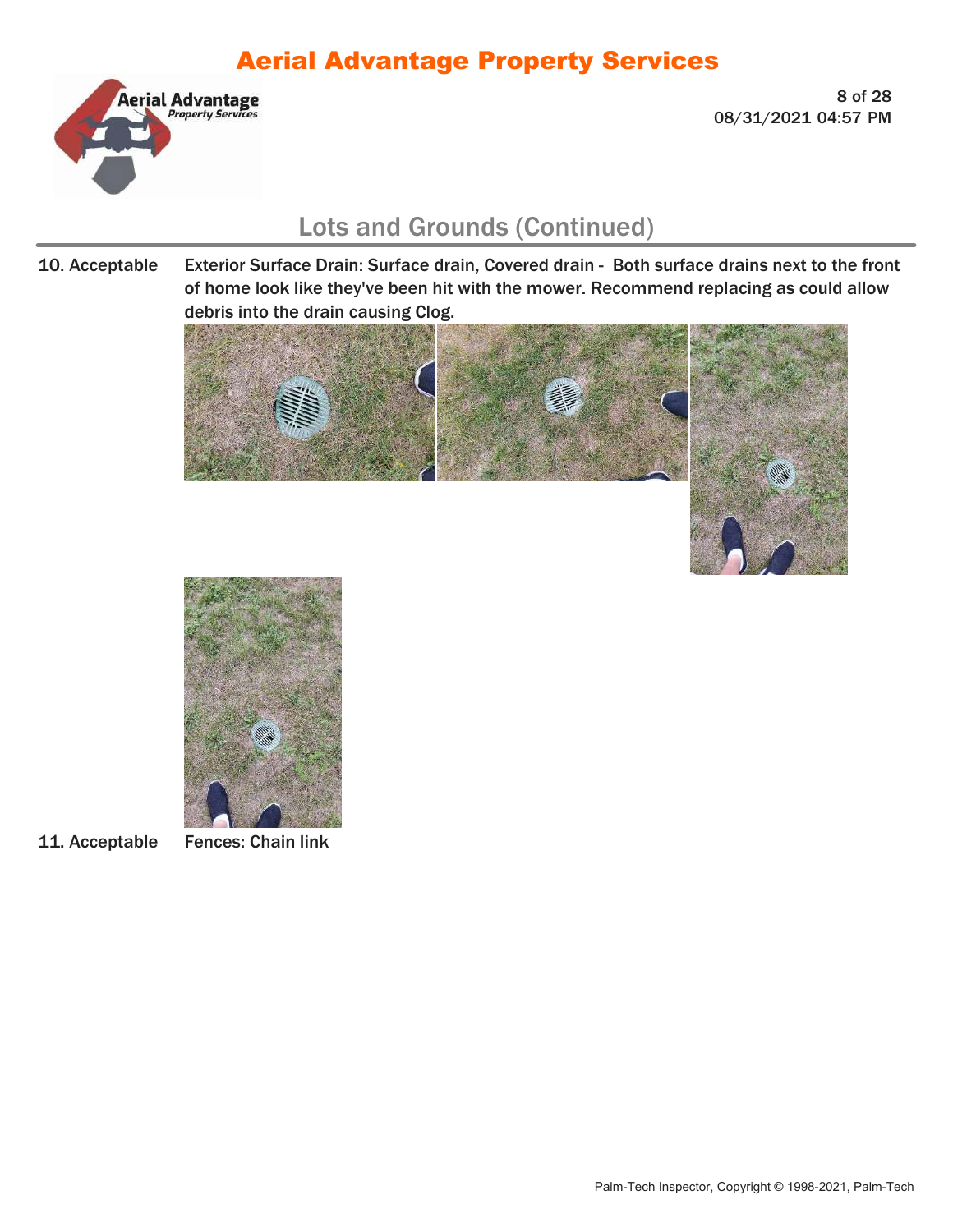

**9 of 28 08/31/2021 04:57 PM** 

#### Exterior

#### Exterior Exterior Surface

1. Acceptable, Marginal Type: Vinyl siding - Siding cut short top row rear of the house. Gap in the siding exposing vapor barrier. Recommend replacing the section of vinyl siding as soon as practical.



#### 2. Acceptable Trim: Vinyl

- 3. Acceptable Fascia: Aluminum
- 4. Acceptable Soffits: Vinyl
- 5. Acceptable Door Bell: Hard wired
- 6. Acceptable Entry Doors: Wood
- 7. Acceptable Patio Door: Aluminum Patio Door
- 8. Acceptable Windows: Aluminum double hung
- 9. Acceptable Storm Windows: Steel framed tempered glass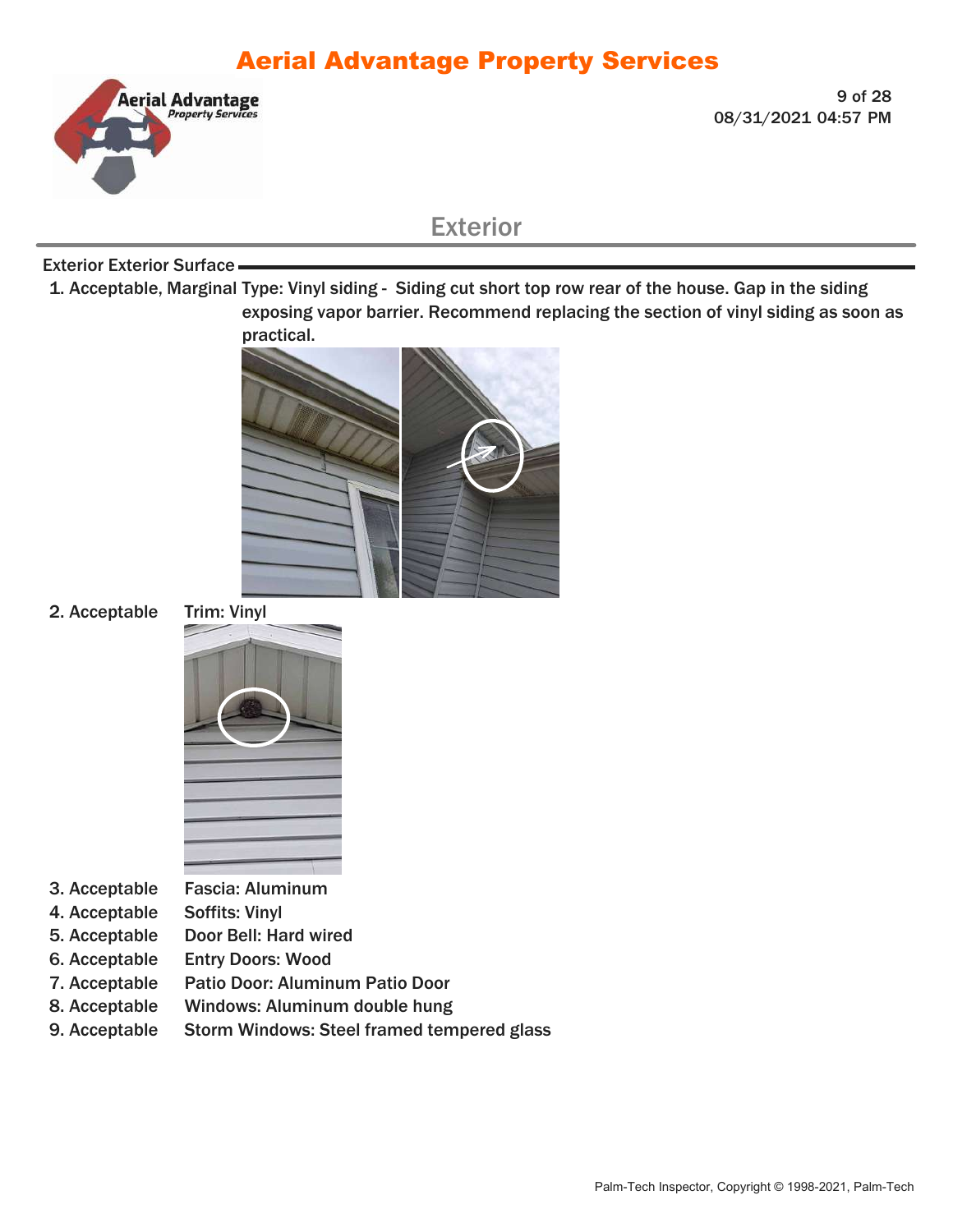

**10 of 28 08/31/2021 04:57 PM** 

### Exterior (Continued)

10. Marginal Window Screens: Vinyl mesh - Screen is torn and will need repair. Rear of the house above basement window well.



11. Acceptable Basement Windows: Aluminum slider

12. Acceptable Exterior Lighting: Surface mount, Pole light, Surface mount rear above patio door.



13. Acceptable, Defective Exterior Electric Outlets: 110 VAC - Non-GFCI outlet, real house beside patio door I recommend replacing with GFCI outlets.

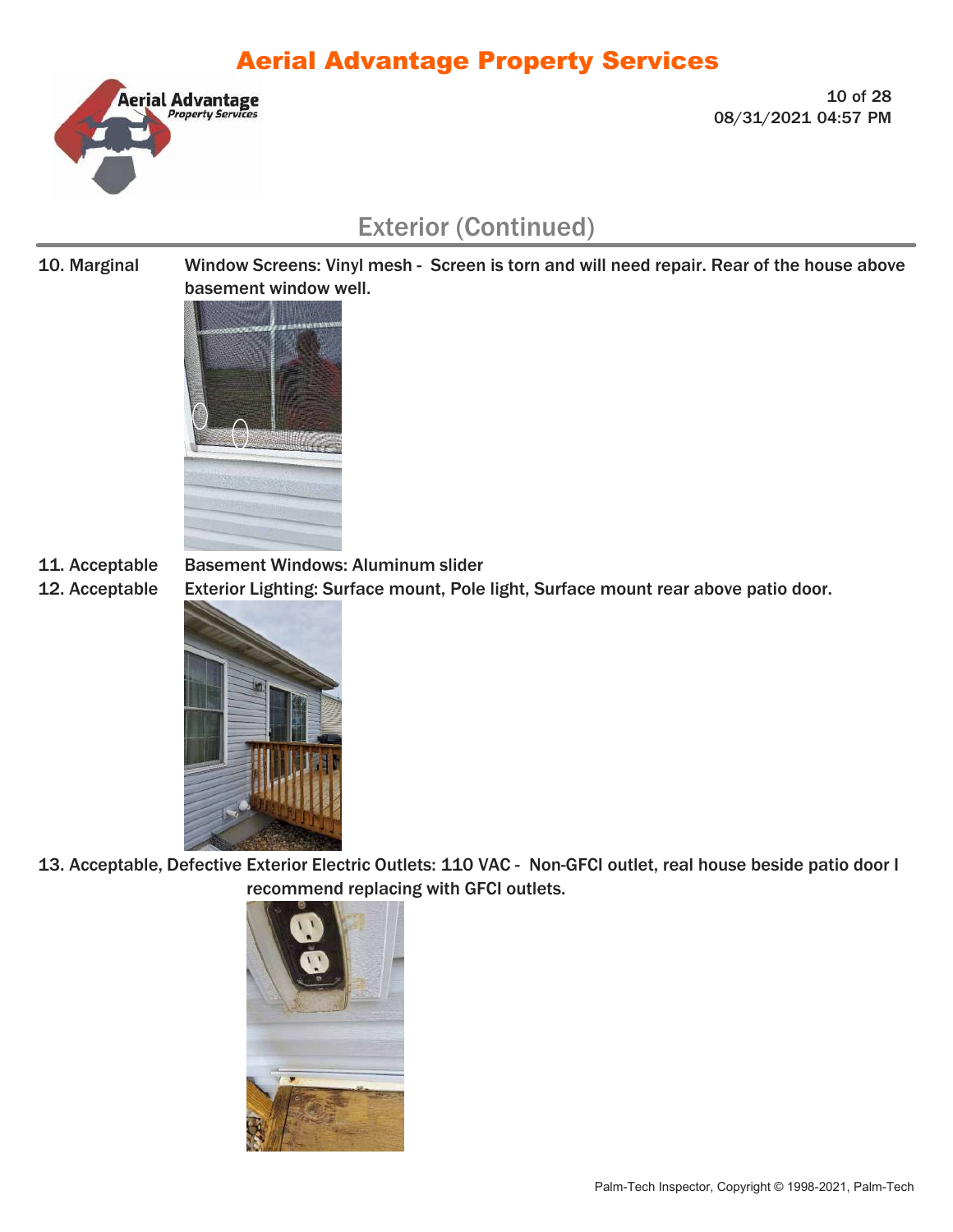

**11 of 28 08/31/2021 04:57 PM** 

#### Exterior (Continued)

- 14. Acceptable Hose Bibs: Rotary
- 
- 15. Acceptable Gas Meter: West exterior wall.



16. Acceptable Gas fireplace vent. Location: rear exterior wall.



Roof

#### Main Roof Surface

- 1. Method of Inspection: Drone, Ground level
- 2. Acceptable Material: Asphalt shingle
- 3. Type: Gable
- 4. Approximate Age: 4 months old.
- 5. Acceptable Flashing: Aluminum
- 6. Acceptable Valleys: Asphalt shingle
- 7. Acceptable Plumbing Vents: PVC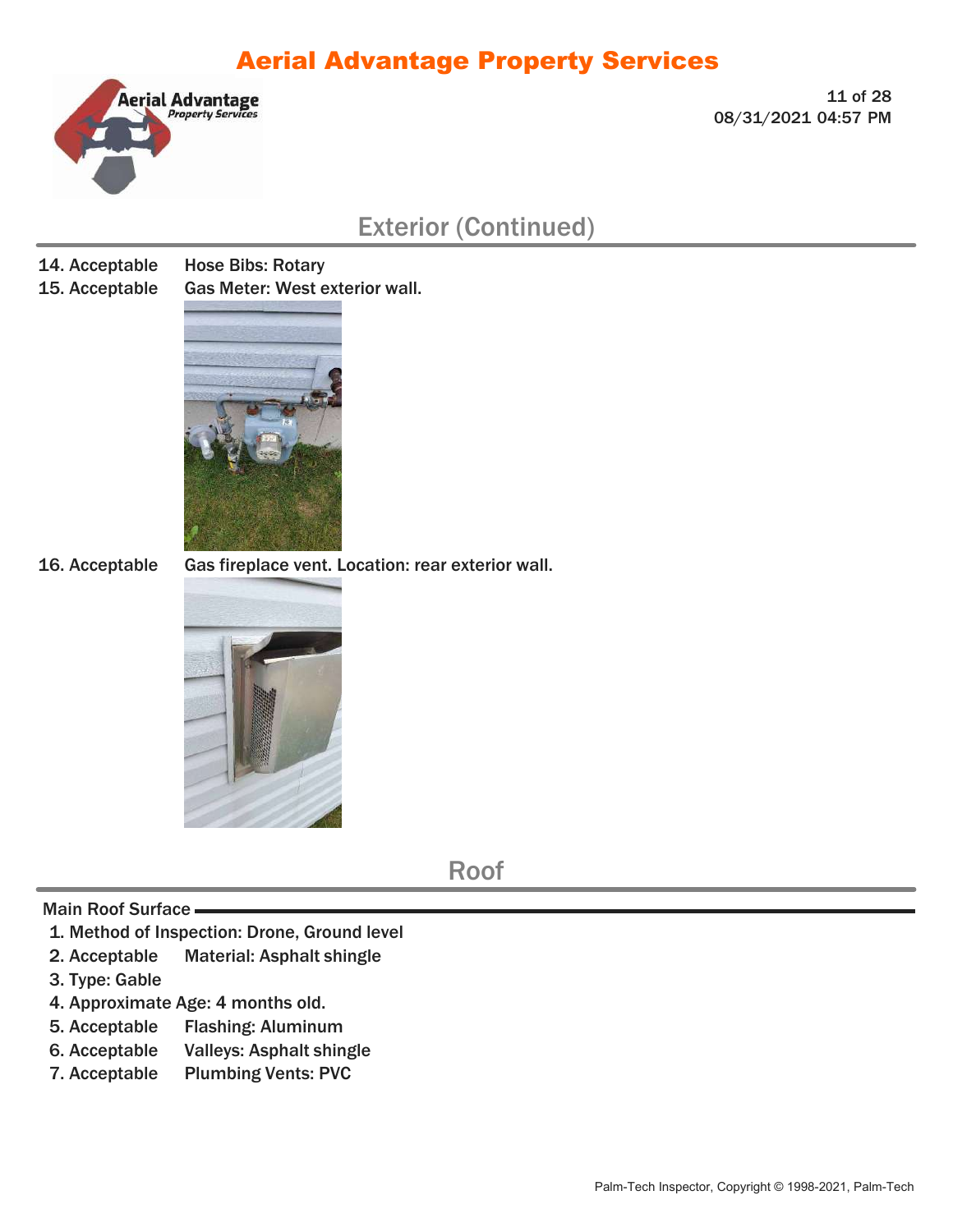

**12 of 28 08/31/2021 04:57 PM** 

### Roof (Continued)

8. Acceptable Electrical Mast: Underground utilities



9. Acceptable Gutters: Aluminum

10. Acceptable Downspouts: Aluminum - Plastic boot covering downspout entry to drainage system covered with aluminum tape probably cracked. Consider replacing that cover FYI.

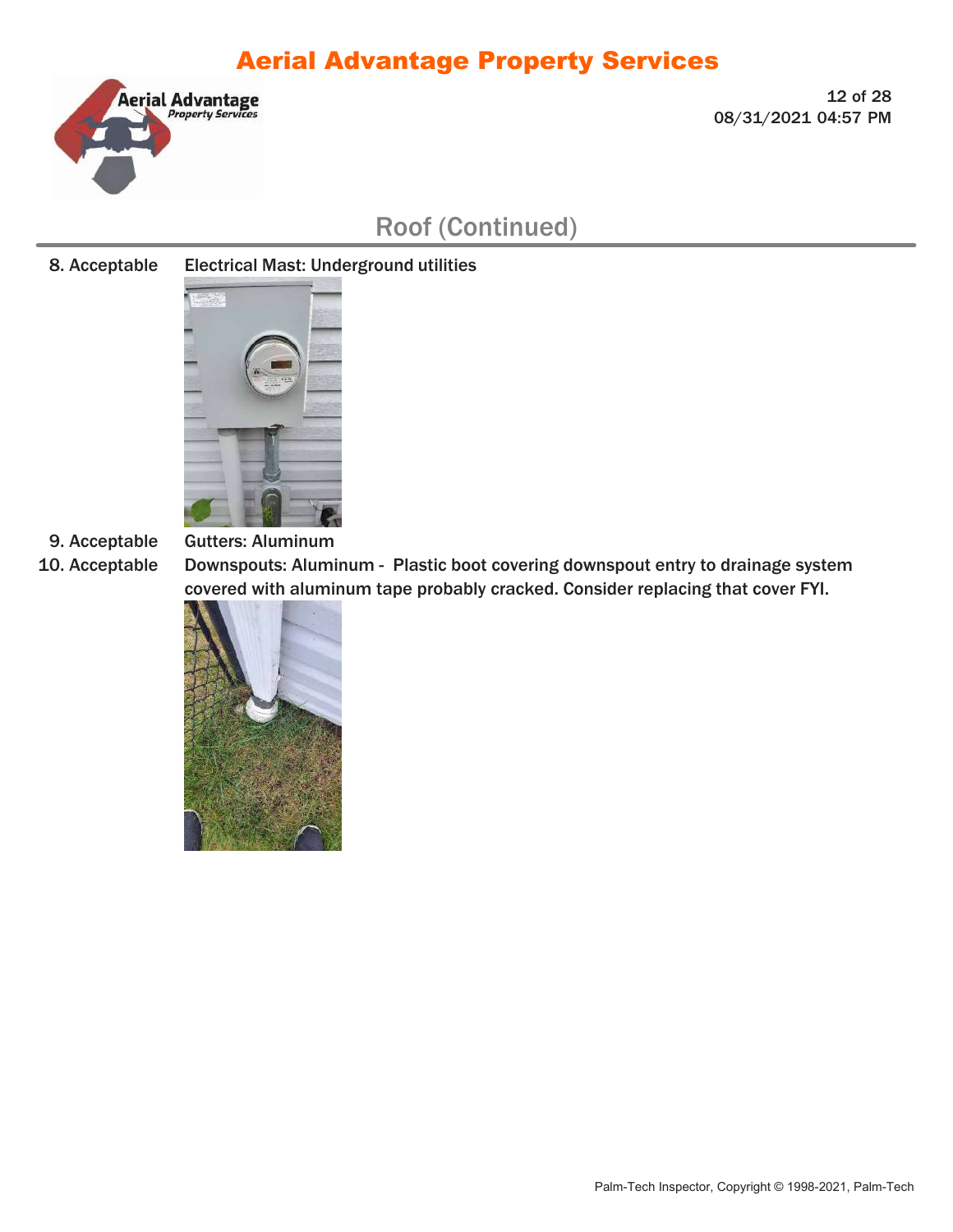

**13 of 28 08/31/2021 04:57 PM** 

#### Garage/Carport

#### Attached Garage

- 1. Type of Structure: Attached Car Spaces: 2
- 2. Acceptable Garage Doors: Insulated aluminum
- 3. Acceptable Door Operation: Mechanized
- 4. Acceptable Exterior Surface: Vinyl siding
- 5. Acceptable Roof: Asphalt shingle
- 6. Acceptable Roof Structure: 2x4 Truss
- 7. Acceptable Service Doors: Wood
- 8. Acceptable Ceiling: Paint
- 9. Acceptable Walls: Paint
- 10. Acceptable Floor/Foundation: Poured slab
- 11. Acceptable Hose Bibs: Rotary
- 12. Acceptable Electrical: 110 VAC/220 VAC
- 13. Acceptable Gutters: Aluminum
- 14. Acceptable Downspouts: Aluminum

#### **Electrical**

- 1. Service Size Amps: 200 Volts: 110-240 VAC
- 2. Acceptable Service: Copper
- 3. Acceptable 120 VAC Branch Circuits: Copper
- 4. Acceptable 240 VAC Branch Circuits: Copper
- 5. Acceptable Conductor Type: Romex
- 6. Acceptable Ground: Plumbing ground only

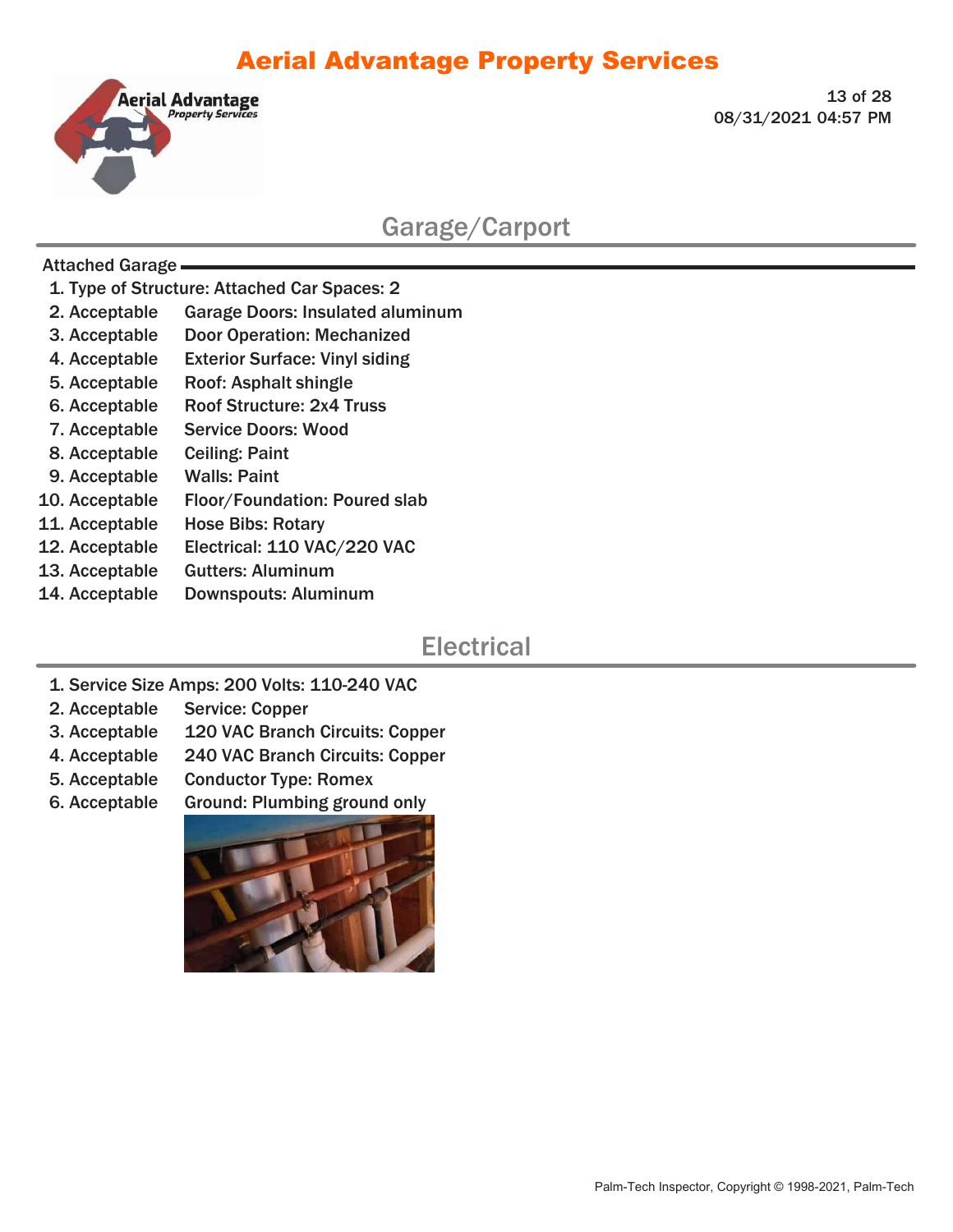

**14 of 28 08/31/2021 04:57 PM** 

### Electrical (Continued)

7. Acceptable Smoke Detectors: Battery operated with light smoke and carbon monoxide combined.



8. Acceptable Carbon Monoxide Detectors: Battery operated with light



Basement Electric Panel

9. Acceptable Manufacturer: General Electric

10. Maximum Capacity: 400 Amp

- 11. Acceptable Main Breaker Size: 200 Amps
- 12. Acceptable Breakers: Copper
- 13. Acceptable GFCI: Present
- 14. Is the panel bonded? Yes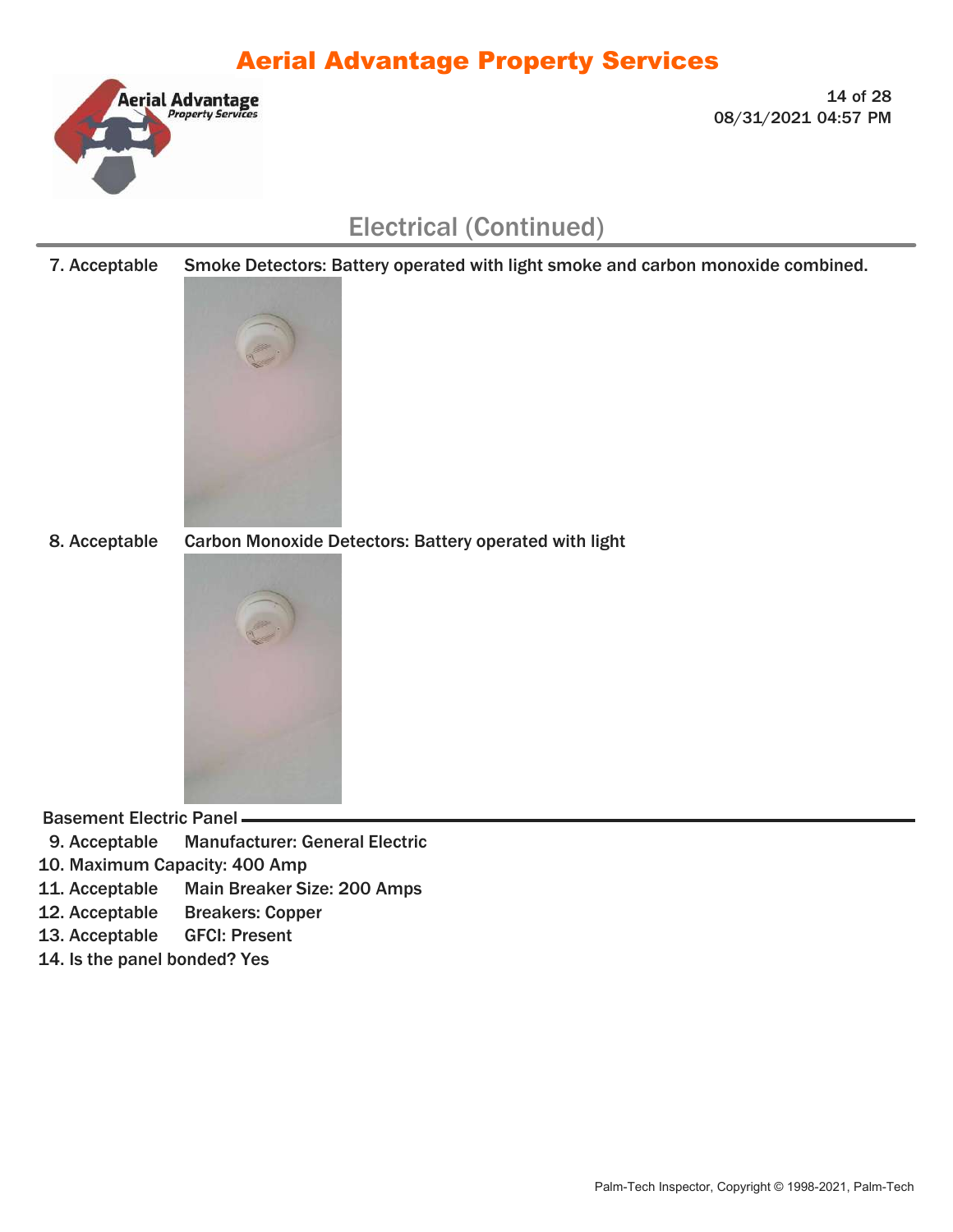

**15 of 28 08/31/2021 04:57 PM** 

#### **Structure**

- 1. Acceptable Structure Type: Wood frame
- 2. Acceptable Foundation: Poured
- 3. Acceptable Differential Movement: No movement or displacement noted
- 4. Acceptable Beams: Bonded wood
- 5. Acceptable Bearing Walls: Frame
- 6. Acceptable Joists/Trusses: 2x10 Prefab w/knockouts.
- 7. Acceptable Piers/Posts: Double wood.
- 8. Acceptable Floor/Slab: Poured slab
- 9. Acceptable Stairs/Handrails: Metal stairs with wood handrails
- 10. Acceptable Subfloor: OS /CHIPBOARD

#### Attic

#### Main Attic

- 1. Method of Inspection: From the attic access
- 2. Acceptable Unable to Inspect: 50% Safety and footing



3. Acceptable Roof Framing: 2x6 Truss

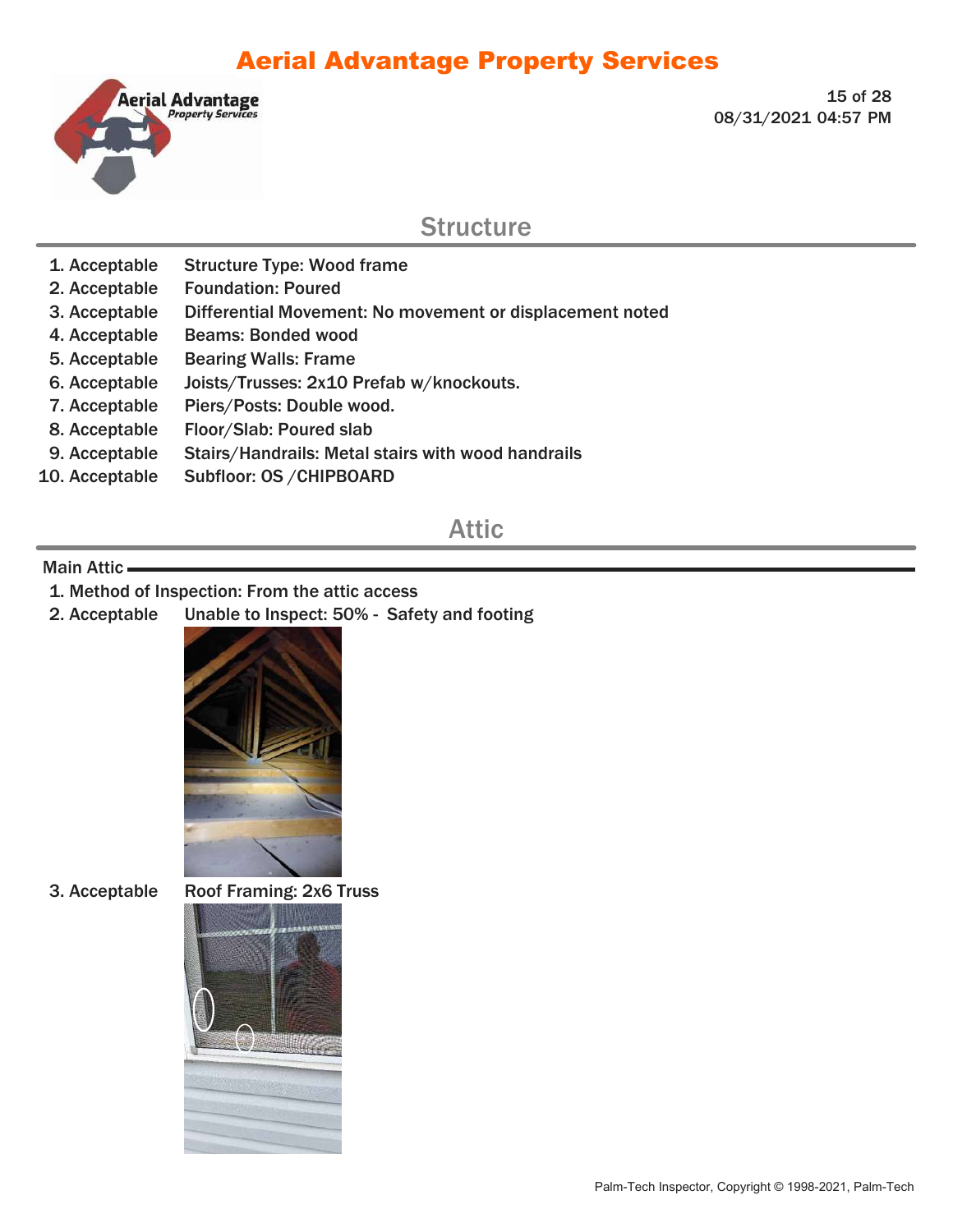

**16 of 28 08/31/2021 04:57 PM** 

#### Attic (Continued)

- 4. Acceptable Sheathing: Dimensional wood
- 5. Acceptable Ventilation: Roof and soffit vents
- 6. Acceptable Insulation: Fiberglass
- 7. Acceptable Insulation Depth: 12 Insulation over the garage has been moved and andpusheded back more towards the home structure for some reason I recommend that we put back where it was and this would even out the insulation hieght.
- 8. Acceptable Moisture Penetration: None

#### **Basement**

#### Sub Basement

- 1. Acceptable Ceiling: Exposed framing
- 2. Acceptable Walls: Exposed framing
- 3. Acceptable Floor: Poured
- 4. Acceptable Floor Drain: Not visible
- 5. Marginal Windows: Vinyl slider Window seal broken or damaged, North and Northwest basement windows. Condensation inside panes. Recommend replacement of the effected panes, As soon as practical.



- 6. Acceptable Electrical: 110 VAC GFCI
- 7. Acceptable Smoke Detector: Battery operated with light
- 8. Acceptable HVAC Source: Heating system register
- 9. Acceptable Vapor Barrier: Plastic
- 10. Acceptable Insulation: Fiberglass
- 11. Acceptable Ventilation: Windows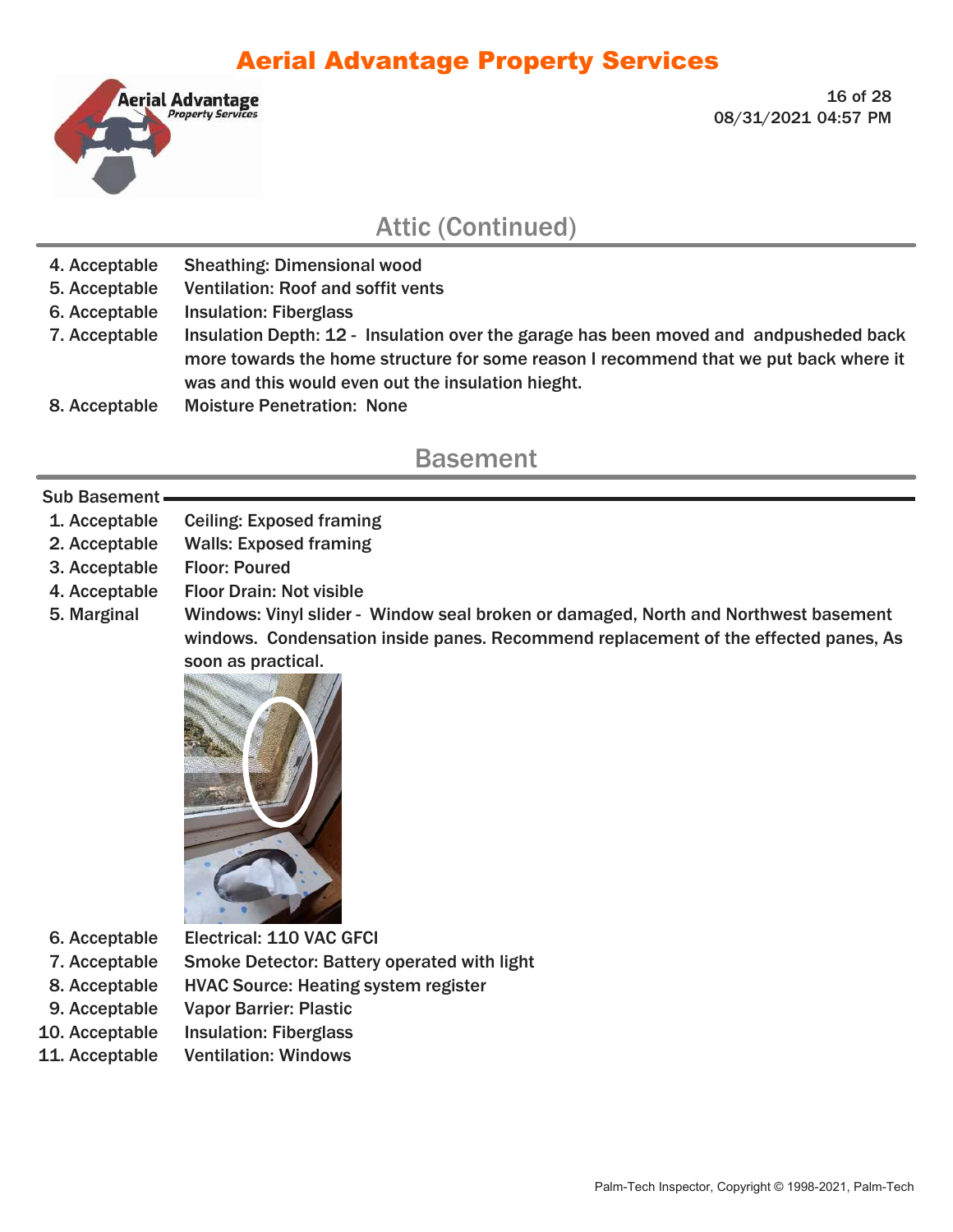

**17 of 28 08/31/2021 04:57 PM** 

### Basement (Continued)

#### 12. Acceptable Sump Pump: Submerged



13. Acceptable Basement Stairs/Railings: Metal stairs with wood handrails

## Air Conditioning

#### Main AC System

#### 1. Acceptable A/C System Operation: Appears serviceable



3. Acceptable Exterior Unit: Suspended - Beans suspending the unit rested I recommend painting to stop the corrosion and prevent future.

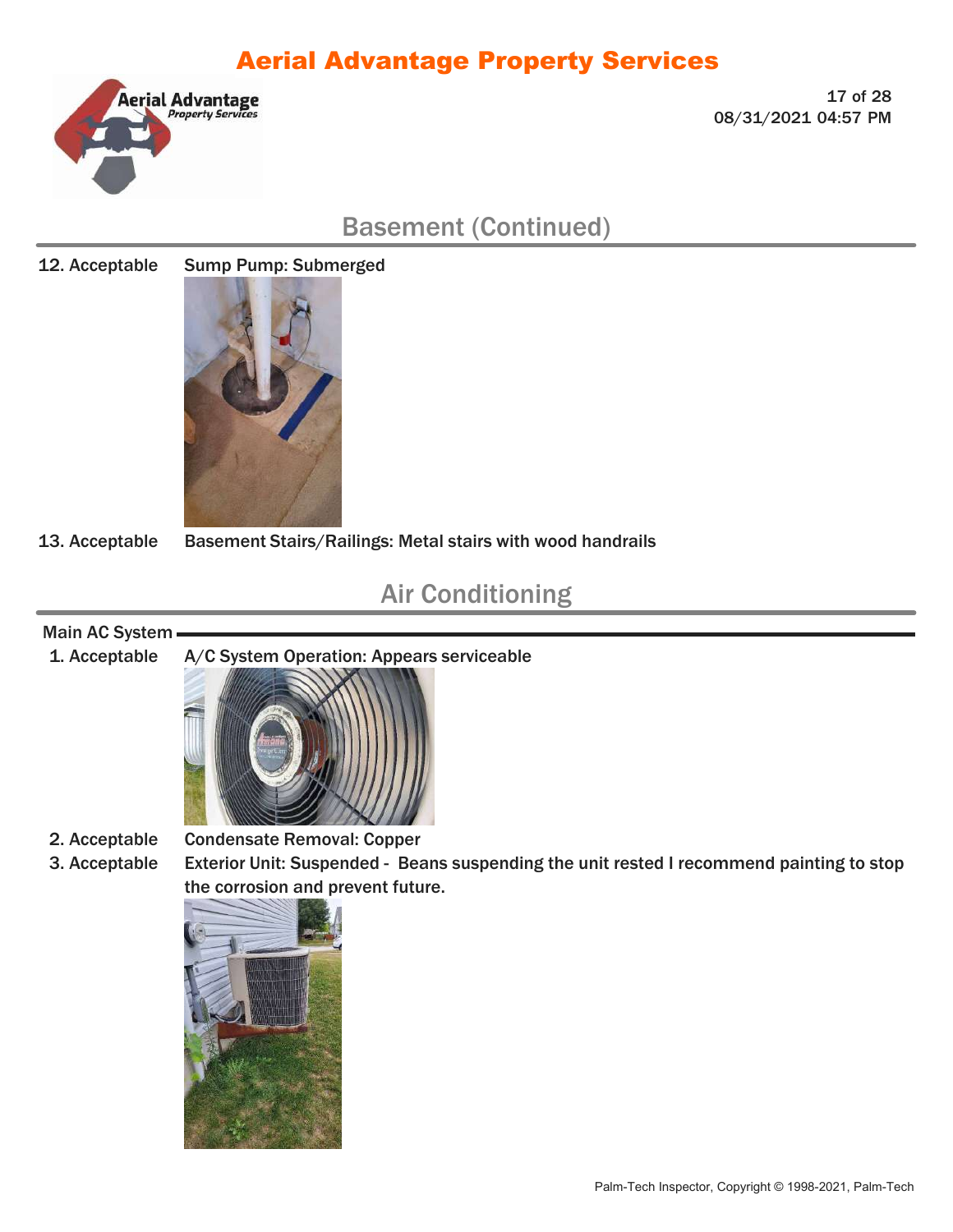

**18 of 28 08/31/2021 04:57 PM** 

## Air Conditioning (Continued)

4. Manufacturer: Amana



- 5. Model Number: RCE30C2A Serial Number: 040-607-1972
- 6. Area Served: Whole building Approximate Age: 17 years, Mfg date of 06/2004 is at end habits designed lifespan, although it is in good working condition and has been maintained, I recommend full evaluation and qualified HVAC contractors, replacement as soon as practical.
- 7. Fuel Type: 220 VAC Temperature Differential: 13deg.
- 8. Type: Central A/C Capacity: 2 Ton
- 9. Acceptable Visible Coil: Aluminum
- 10. Acceptable Refrigerant Lines: High pressure
- 11. Acceptable Electrical Disconnect: Breaker disconnect



12. Acceptable Exposed Ductwork: Metal 13. Acceptable Blower Fan/Filters: Direct drive with reusable filter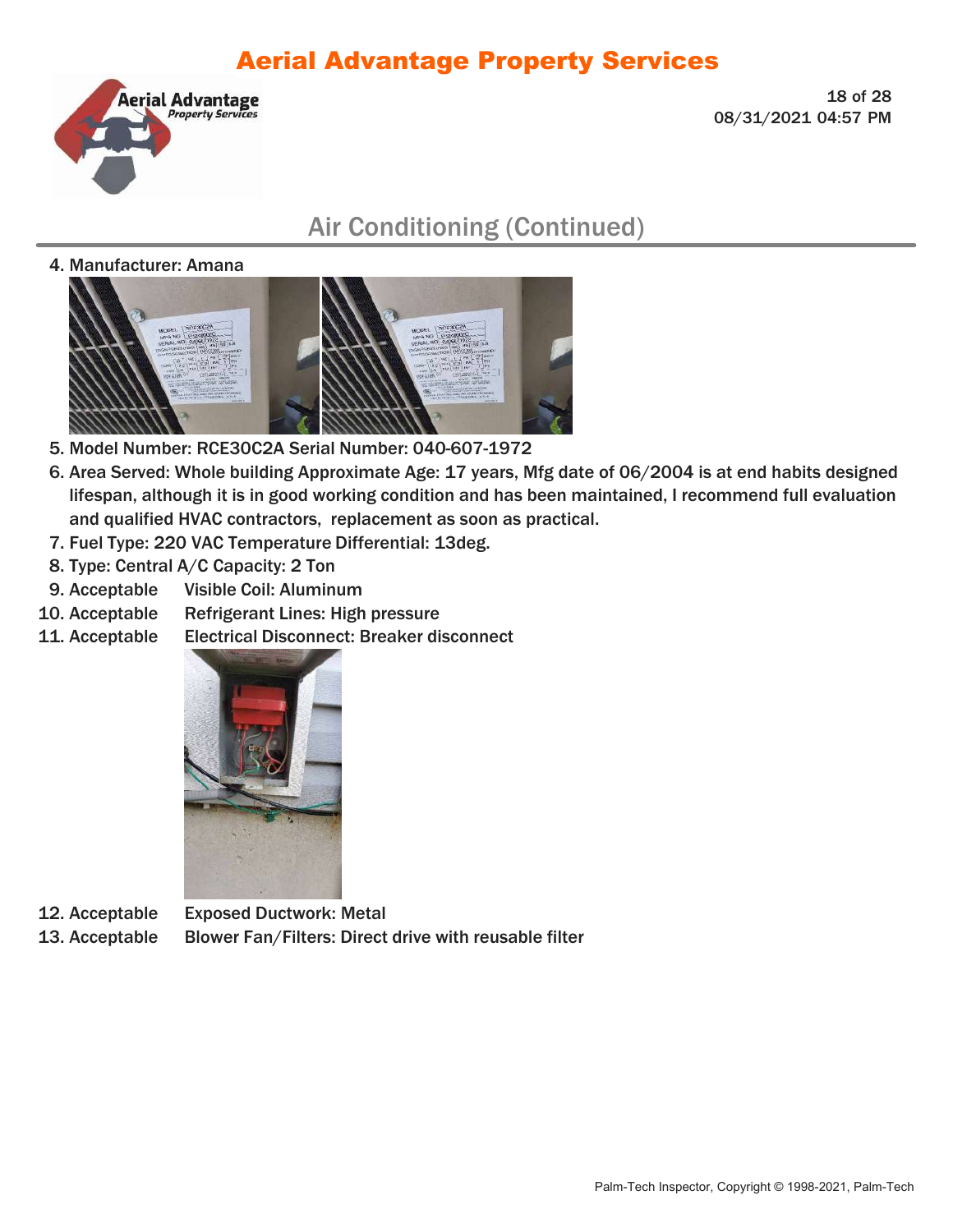

**19 of 28 08/31/2021 04:57 PM** 

## Air Conditioning (Continued)

14. Acceptable Thermostats: Programmable, located in the living room.



#### Fireplace/Wood Stove

Living Room Fireplace

1. Acceptable Fireplace Construction: Prefab, Tile - Left switch is blower right switch is igniter.



2. Type: Gas log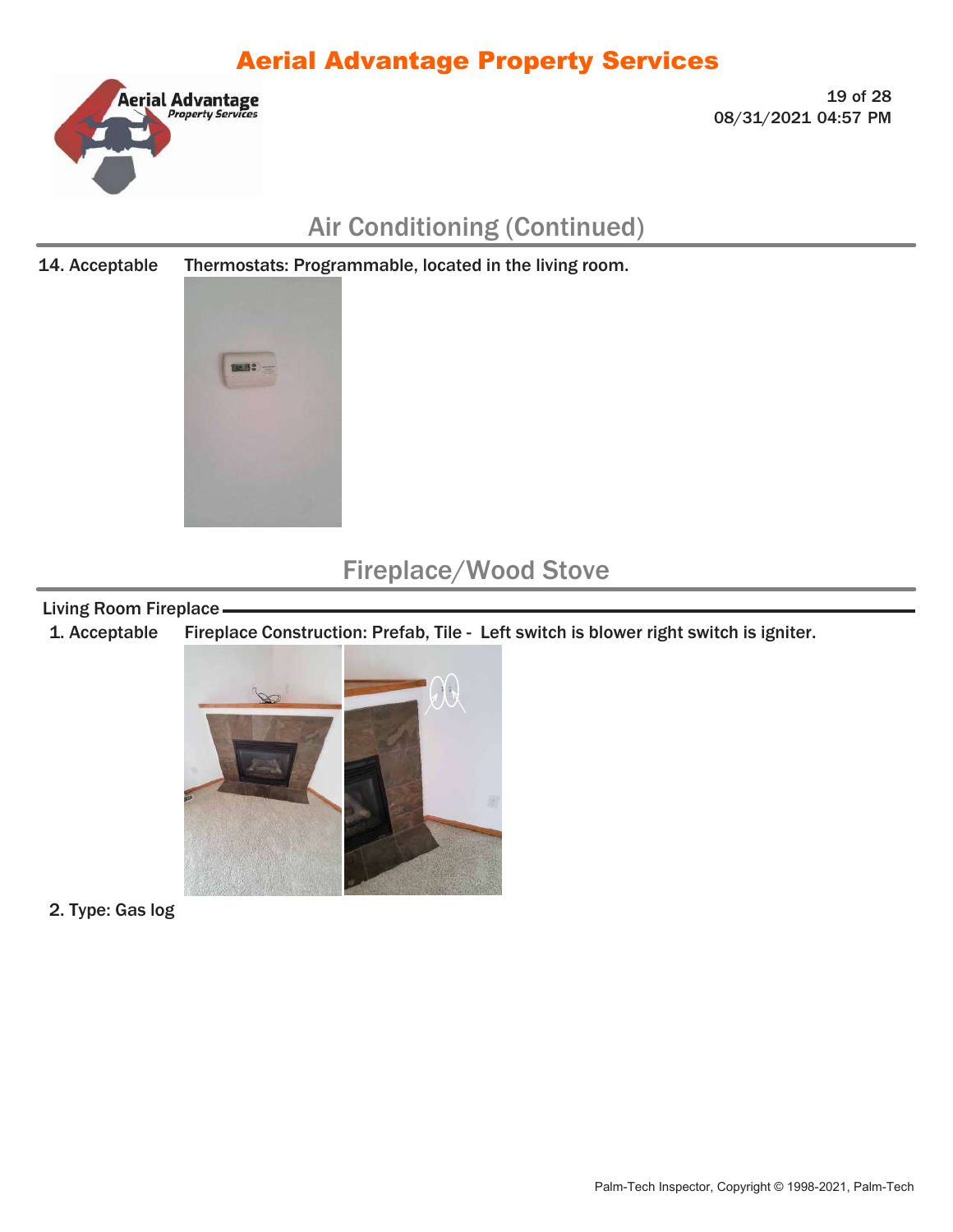

**20 of 28 08/31/2021 04:57 PM** 

## Fireplace/Wood Stove (Continued)

3. Acceptable Fireplace Insert: With blower fan



5. Acceptable Flue: Metal

4. Acceptable Smoke Chamber: Metal



6. Acceptable Damper: Metal

7. Acceptable Hearth: Flush mounted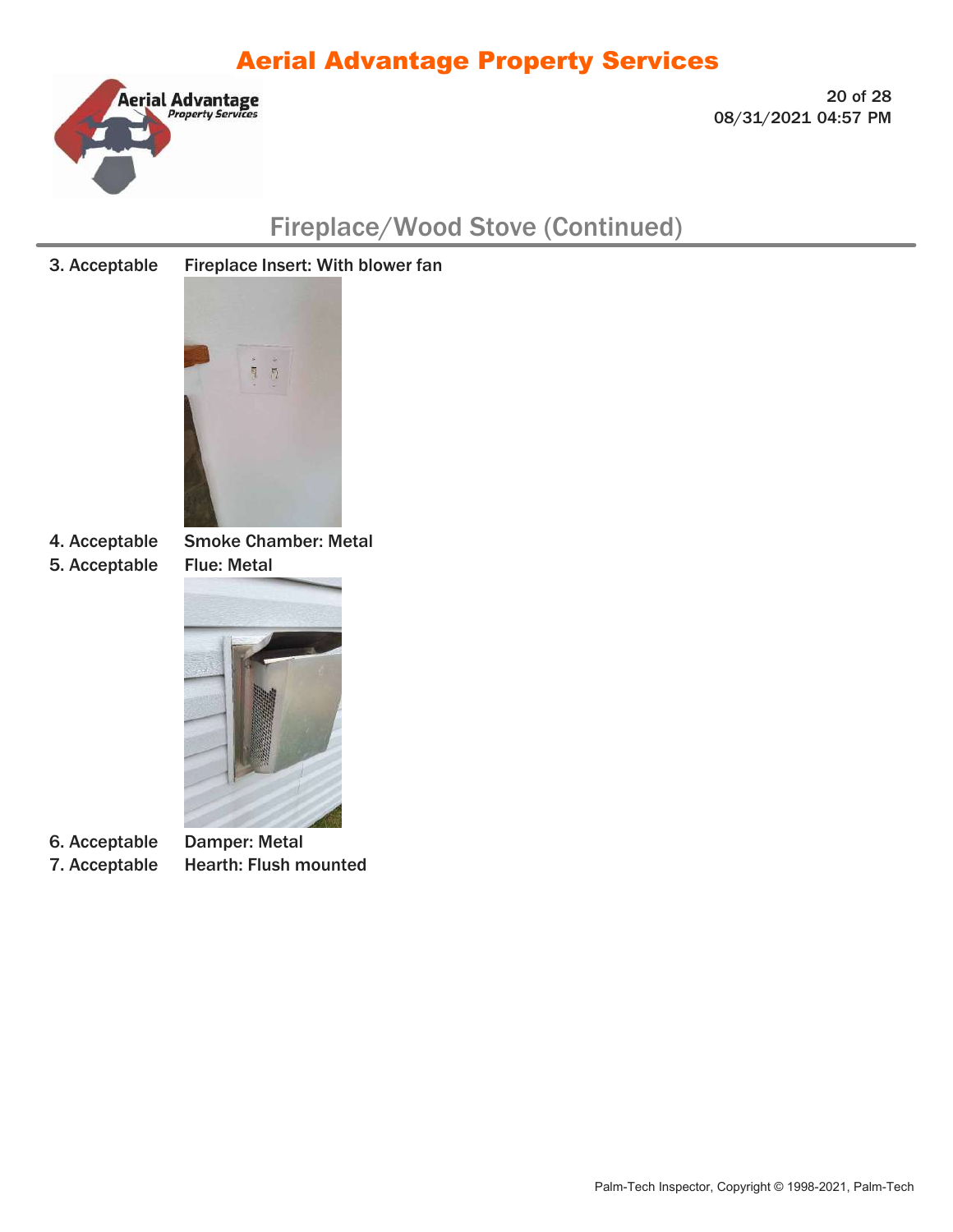

**21 of 28 08/31/2021 04:57 PM** 

### Heating System

#### Basement Heating System

1. Acceptable Heating System Operation: Appears functional - Unit is beyond its designed life, seems to be working properly at time of this inspection. I recommend further evaluation from a qualified HVAC professional. replacement when practical



2. Manufacturer: Amana



- 3. Model Number: GULAO70CX30 Serial Number: 0406730845
- 4. Type: Forced air Capacity: 91,000 BTUHR
- 5. Area Served: Whole building Approximate Age: 17years
- 6. Fuel Type: Natural gas
- 7. Acceptable Heat Exchanger: 3 Burner
- 8. Acceptable Blower Fan/Filter: Direct drive with disposable filter
- 9. Acceptable Distribution: Metal duct
- 10. Acceptable Circulator: Gravity
- 11. Acceptable Draft Control: Automatic
- 12. Acceptable Flue Pipe: PVC
- 13. Acceptable Circulator: Relief valve, Relief valve, Limit switch<br>13. Acceptable Circulator: Gravity<br>11. Acceptable Draft Control: Automatic<br>12. Acceptable Flue Pipe: PVC<br>13. Acceptable Controls: Relief valve, Relief val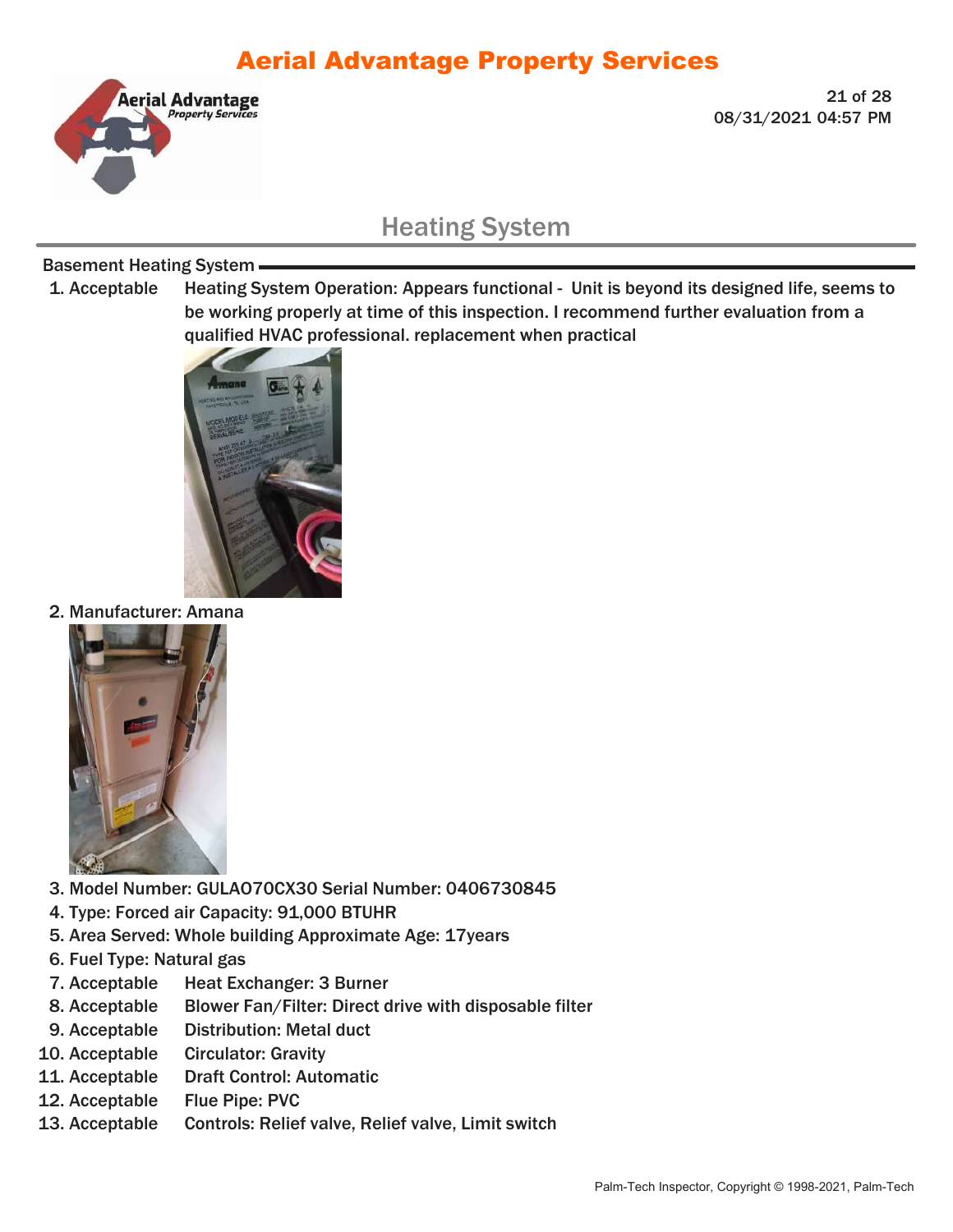

**22 of 28 08/31/2021 04:57 PM** 

### Heating System (Continued)

- 14. Acceptable Devices: Vent fan
- 15. Acceptable Humidifier: April-Aire
- 16. Acceptable Thermostats: Programmable



17. Suspected Asbestos: No

#### Plumbing

- 1. Acceptable Service Line: Copper
- 2. Acceptable Main Water Shutoff: Basement
- 3. Acceptable Water Lines: Copper
- 4. Acceptable Drain Pipes: PVC
- 5. Acceptable Service Caps: Accessible
- 6. Acceptable Vent Pipes: PVC
- 7. Acceptable Gas Service Lines: Copper
- Basement Water Heater
- 8. Acceptable Water Heater Operation: Functional at time of inspection



9. Manufacturer: A.O. Smith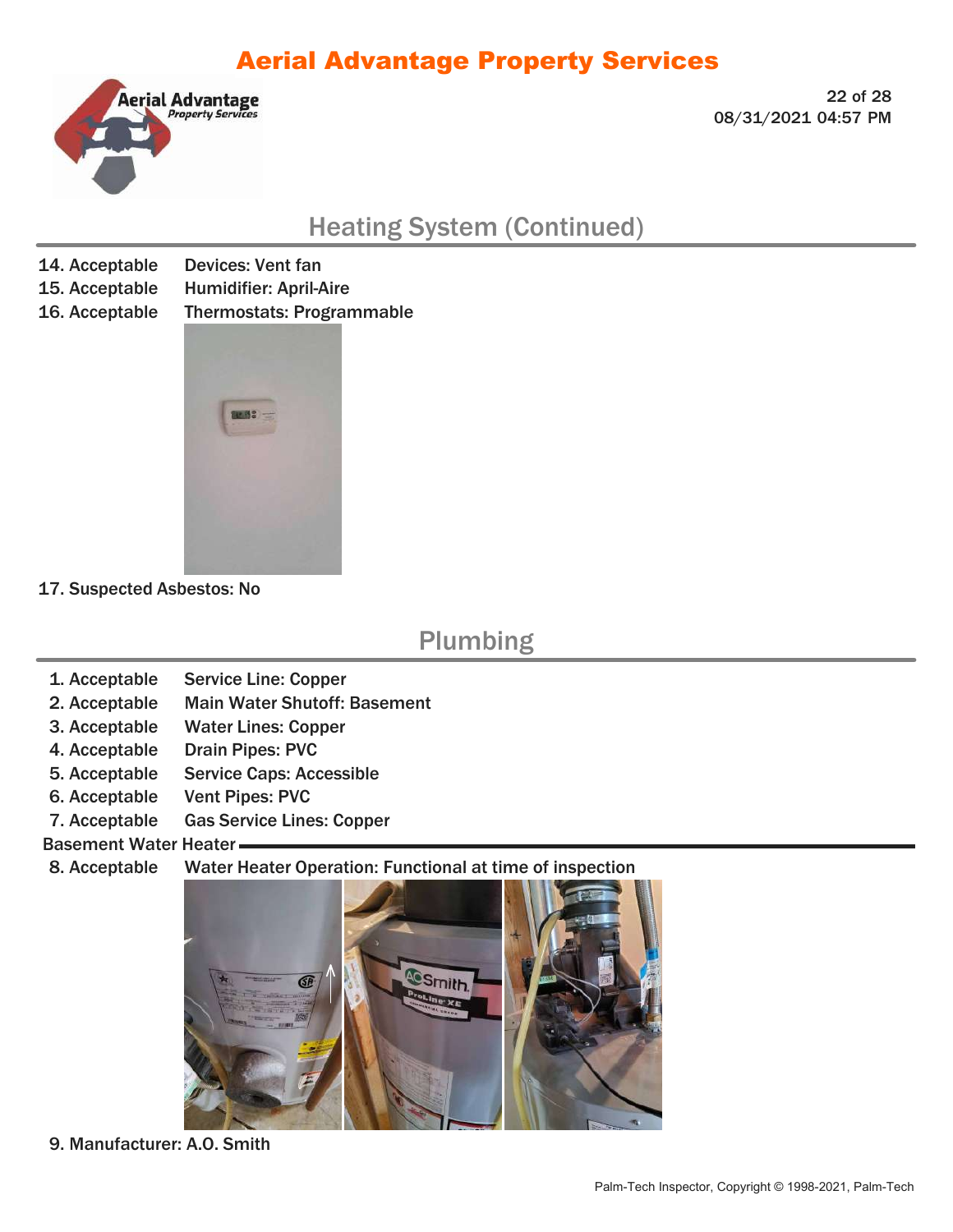

**23 of 28 08/31/2021 04:57 PM** 

### Plumbing (Continued)

- 10. Model Number: Gpvl-50-200 Serial Number: 172510-657-0473
- 11. Type: Natural gas Capacity: 50 Gal.
- 12. Approximate Age: 2.5 Years Area Served: Whole building
- 13. Acceptable Flue Pipe: PVC
- 14. Acceptable TPRV and Drain Tube: Copper



Bathroom

1st floor main Bathroom

- 1. Acceptable Ceiling: Paint
- 2. Acceptable Walls: Paint
- 3. Acceptable Floor: Vinyl floor covering
- 4. Acceptable Doors: Solid wood
- 5. Acceptable Windows: Aluminum slider
- 6. Acceptable Electrical: 110 VAC GFCI
- 7. Acceptable Counter/Cabinet: Composite and wood

8. Acceptable, Marginal Sink/Basin: One piece sink/counter top - Previous repairs done on sink seems to be serviceable think about replacing some time. If not only for cosmetic reasons.

> Not leaking at this time although it is cracked underneath as well I recommend replacement as soon as practical.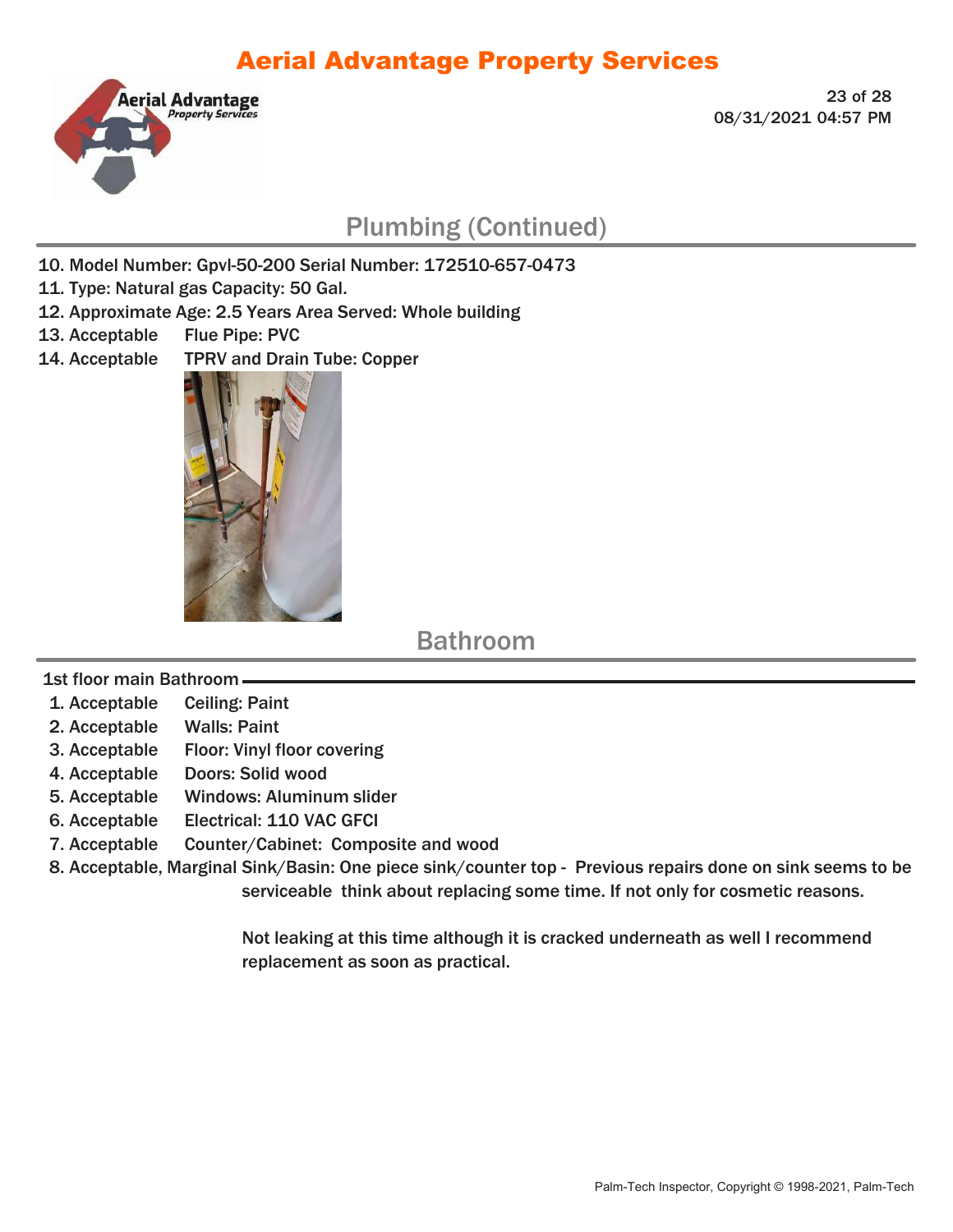

**24 of 28 08/31/2021 04:57 PM** 

### Bathroom (Continued)

Sink/Basin: (continued)





9. Acceptable Faucets/Traps: Delta fixtures with a PVC trap

10. Acceptable Shower/Surround: Fiberglass pan and fiberglass surround

11. Acceptable Spa Tub/Surround: Fiberglass tub and ceramic tile surround



12. Acceptable Toilets: American Standard

13. Acceptable HVAC Source: Heating system register

14. Acceptable Ventilation: Electric ventilation fan and window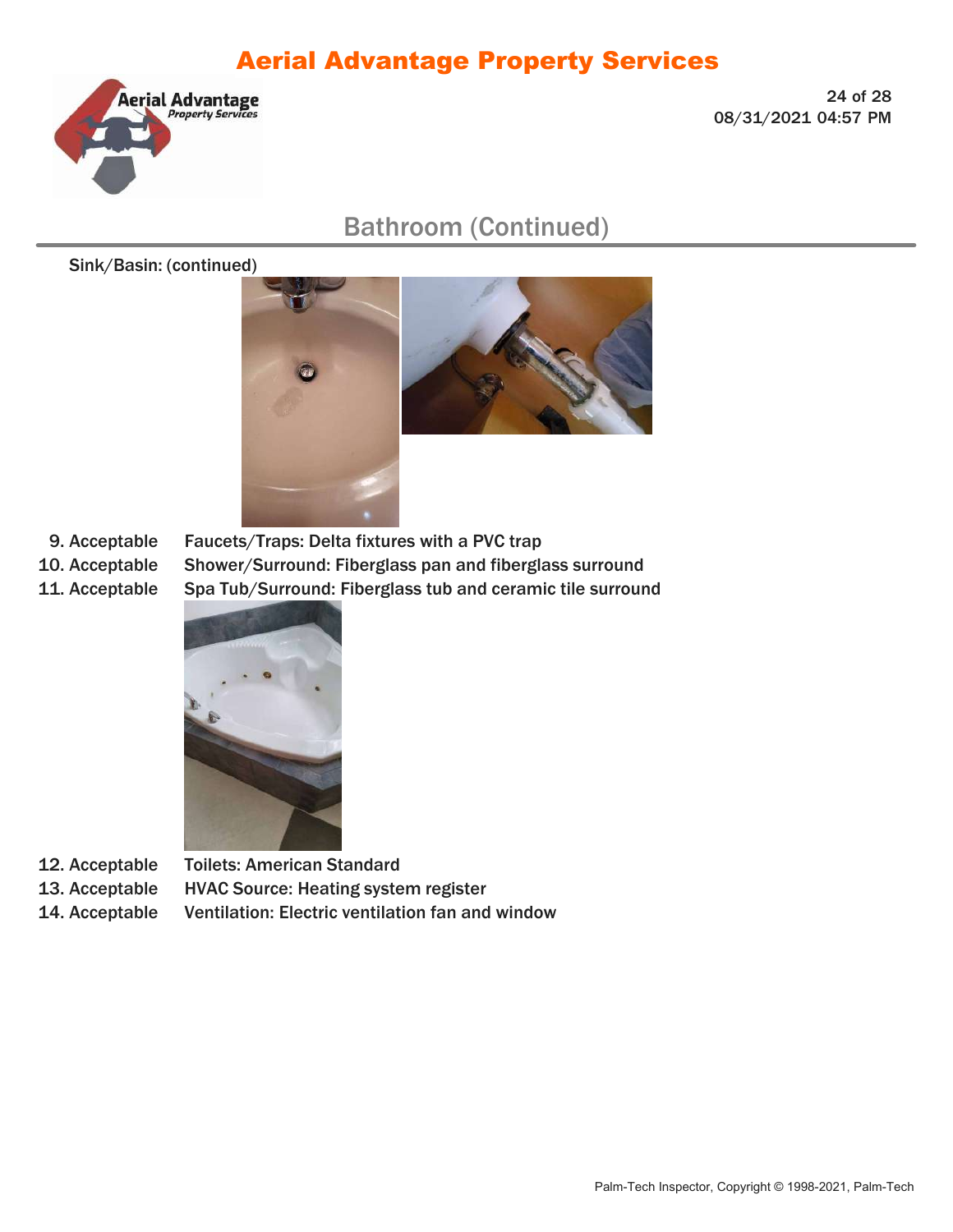

**25 of 28 08/31/2021 04:57 PM** 

#### Kitchen

#### 1st Floor Kitchen -

1. Acceptable Cooking Appliances: General Electric



2. Acceptable Ventilator: General Electric - Events to the inside of the building only.



3. Acceptable Disposal: In-Sinkerator 4. Acceptable Dishwasher: Frigidaire



5. Air Gap Present? Yes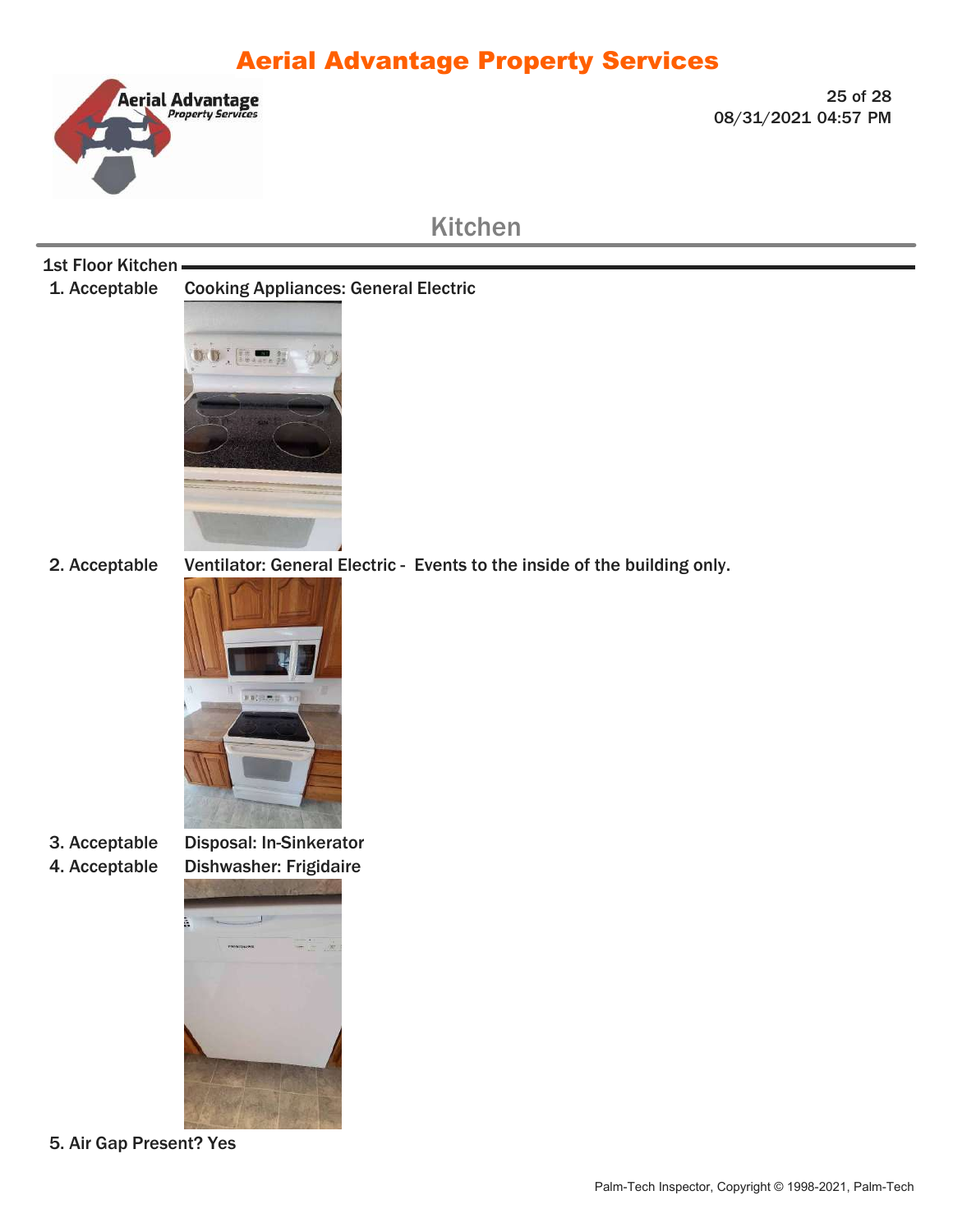

**26 of 28 08/31/2021 04:57 PM** 

#### Kitchen (Continued)

- 6. Acceptable Refrigerator: General Electric
- 7. Acceptable Microwave: General Electric
- 8. Acceptable Sink: Stainless Steel
- 9. Acceptable Electrical: 110 VAC GFCI
- 
- 6. Acceptable Refrigerator: General Electric<br>
7. Acceptable Microwave: General Electric<br>
8. Acceptable Sink: Stainless Steel<br>
9. Acceptable Electrical: 110 VAC GFCI<br>
10. Acceptable Plumbing/Fixtures: Chrome<br>
11. Acceptable 11. Acceptable Counter Tops: Laminate and composite materials
- 12. Acceptable Cabinets: Laminate and wood
- 13. Acceptable Ceiling: Texture paint
- 14. Acceptable Walls: Paint
- 15. Acceptable Floor: Linoleum
- 16. Acceptable Windows: Aluminum double hung
- 17. Acceptable HVAC Source: Heating system register, Air exchange ventilation.

#### Bedroom

To avoid redundancy, bedrooms are inspected together as a component, if Deficiencies are found, the specific Bedroom where found is noted along with the deficiency.

#### Main Bedroom

- 1. Acceptable Closet: Walk In
- 2. Acceptable Ceiling: Texture paint
- 3. Acceptable Walls: Paint
- 4. Acceptable Floor: Carpet
- 5. Acceptable Doors: Hollow wood
- 6. Acceptable Windows: Vinyl double hung
- 7. Acceptable Electrical: 110 VAC Light doesn't work recommend checking light bulbs.
- 8. Acceptable HVAC Source: Heating system register
- 9. Acceptable Smoke Detector: Battery operated with light

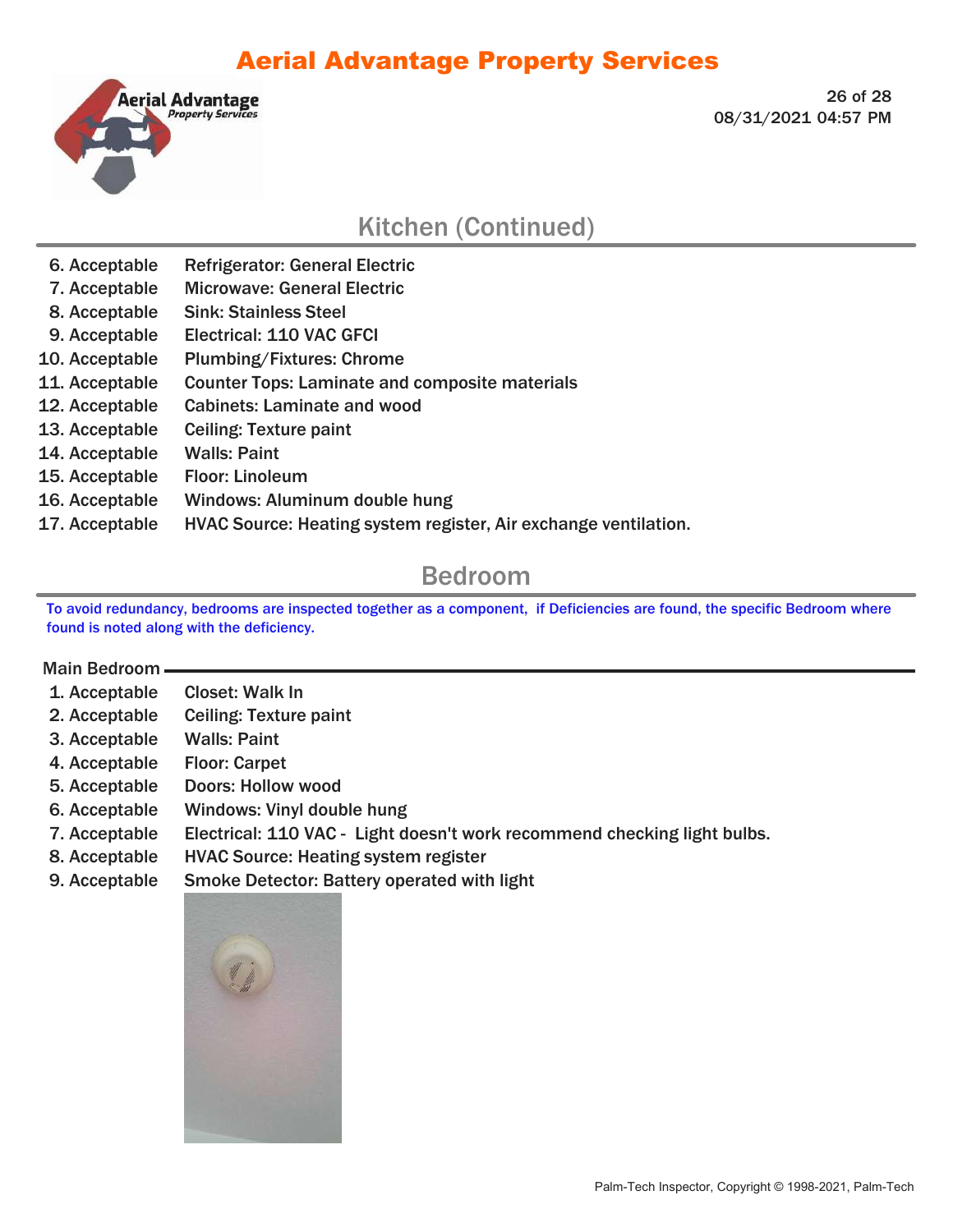

**27 of 28 08/31/2021 04:57 PM** 

## Bedroom (Continued)

10. Acceptable Carbon Monoxide Detector: Battery operated with light



### Living Space

#### Living Room Living Space

- 1. Acceptable Ceiling: Texture paint
- 2. Acceptable Walls: Paint
- 3. Acceptable Floor: Carpet
- 4. Acceptable Windows: Aluminum double hung
- 5. Acceptable Electrical: 110 VAC
- 6. Acceptable HVAC Source: Heating system register
- 7. Acceptable Smoke Detector: Battery operated with light



8. Acceptable Carbon Monoxide Detector: Battery operated with light